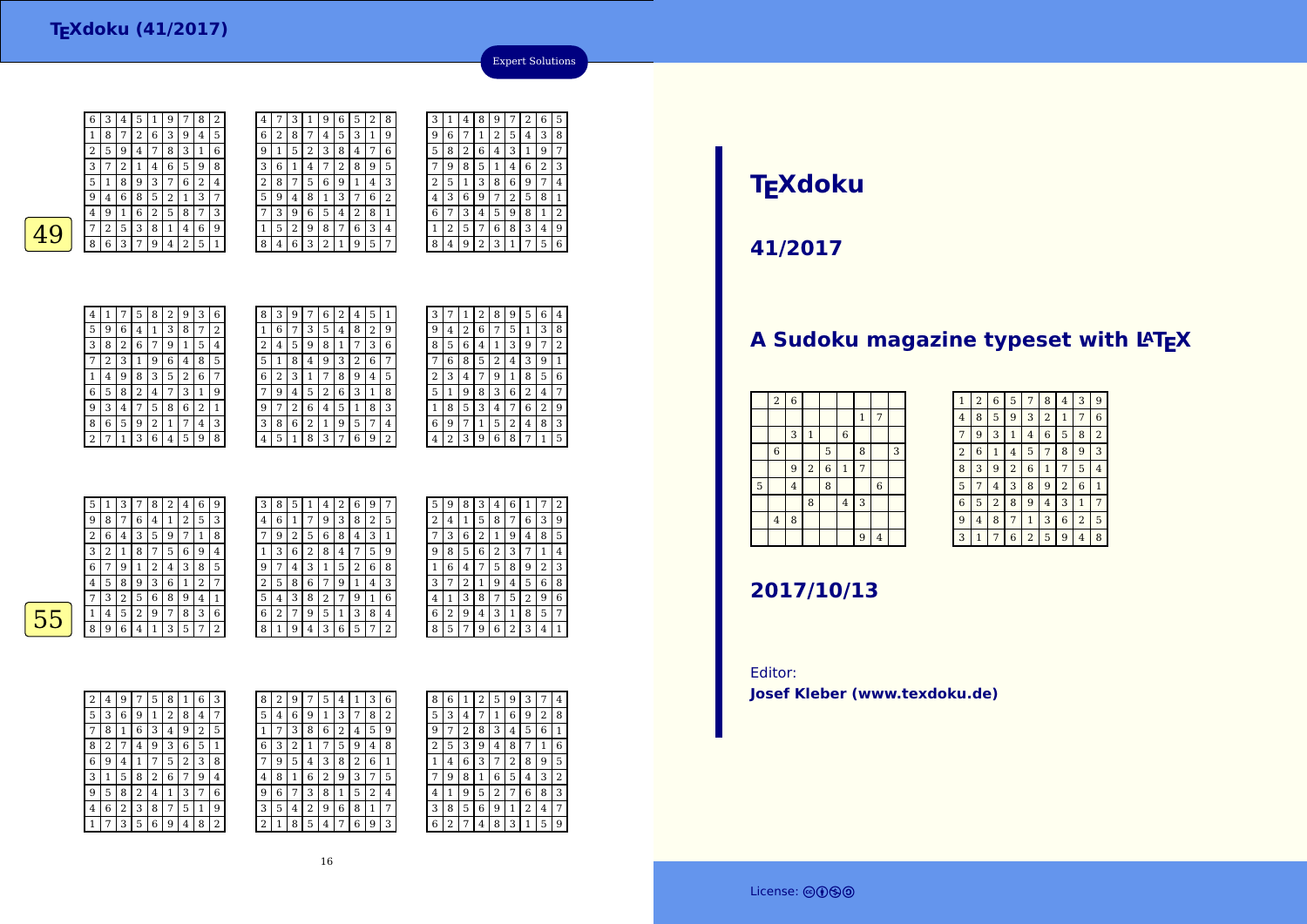### **TEXdoku (41/2017)**

Intermediate Solutions

|   |   | 8            |         | 5 |                |         |         | 1 | 7       |
|---|---|--------------|---------|---|----------------|---------|---------|---|---------|
|   |   |              |         | 7 | $\overline{2}$ | 9       | $\bf 4$ |   |         |
|   |   |              | $\,2$   |   | 9              | $\bf 4$ |         |   |         |
|   |   |              |         | 8 |                |         |         |   | $\bf 4$ |
|   |   | $\mathbf{1}$ |         |   |                | $\,6\,$ |         |   |         |
|   |   | 9            | $\bf 4$ |   |                |         |         |   |         |
|   |   |              | 7       |   | 5              |         |         |   |         |
| 1 | 1 |              | 6       | 9 |                | 8       |         |   |         |

| $\bf 4$ |              | $\, 8$         | $\sqrt{3}$     |   |         |                |                         |   |
|---------|--------------|----------------|----------------|---|---------|----------------|-------------------------|---|
|         |              | $\overline{a}$ |                |   |         |                |                         |   |
|         |              |                |                |   |         | 3              |                         | 8 |
|         |              |                |                |   |         | $\mathbf{1}$   | $\overline{\mathbf{c}}$ |   |
|         | $\mathbf{1}$ |                | 8              |   | $\bf 4$ | $\overline{7}$ |                         |   |
|         | 3            |                | $\overline{6}$ |   |         |                |                         |   |
|         | $\sqrt{2}$   |                |                |   | 9       |                | $\,$ 6 $\,$             |   |
|         |              |                | $\overline{4}$ |   | $\,1\,$ | 9              |                         | 7 |
|         |              | 9              | 7              | 8 |         | $\overline{4}$ |                         |   |

Simple

| <b>Contract Contract Contract Contract Contract Contract Contract Contract Contract Contract Contract Contract Co</b> |  |
|-----------------------------------------------------------------------------------------------------------------------|--|

| 3            |             |                | 9              | $\overline{a}$ | 5                       |   |   |
|--------------|-------------|----------------|----------------|----------------|-------------------------|---|---|
|              |             | 9              |                | $\,1\,$        |                         |   |   |
| 8            |             | 6              |                |                | $\overline{\mathbf{4}}$ |   | 5 |
|              |             |                | $\overline{a}$ |                | $\overline{9}$          |   |   |
|              | $\mathbf 1$ |                |                |                |                         |   |   |
|              |             |                |                |                |                         |   | 3 |
| $\mathbf{1}$ | 6           | $\overline{4}$ |                |                | 3                       | 5 | 8 |
|              |             | 3              | $\mathbf{1}$   |                |                         |   | 6 |
|              |             | 8              | $\mathbf 5$    |                |                         | 9 |   |

|                | 5                |   | 8                |   |                | $\overline{4}$ | 9              | $\,$ 6 $\,$ |
|----------------|------------------|---|------------------|---|----------------|----------------|----------------|-------------|
| 9              | $\overline{6}$   |   |                  |   |                | 7              |                |             |
| 8              | $\boldsymbol{2}$ |   |                  |   |                | 5              |                |             |
| $\overline{2}$ |                  |   | $\boldsymbol{6}$ | 9 |                |                | 5              |             |
|                |                  |   |                  | 8 |                |                | 3              |             |
| 3              |                  | 7 | 5                |   | $\sqrt{2}$     |                | $\overline{4}$ |             |
|                |                  |   |                  |   |                |                |                |             |
|                |                  |   | $\boldsymbol{2}$ | 3 | 6              |                |                |             |
|                |                  |   | 9                |   | $\overline{4}$ |                |                |             |

|                |             |                |   | 8            |   |   |   | $\overline{4}$ |
|----------------|-------------|----------------|---|--------------|---|---|---|----------------|
|                |             |                | 3 |              |   |   |   |                |
|                |             |                |   |              |   | 9 |   |                |
|                |             | $\overline{4}$ |   |              |   |   |   | 8              |
| 3              | 5           |                | 7 | $\mathbf{1}$ |   |   |   | $\overline{6}$ |
| 7              | $\mathbf 1$ |                |   |              |   |   |   |                |
|                | 8           | $\mathbf 1$    | 5 | 3            |   | 7 |   |                |
| 5              |             |                | 9 |              | 7 |   | 3 |                |
| $\overline{6}$ |             | 3              |   |              |   |   |   |                |

|         |                  | 3                       |                |   |   |       | 8              | 9              |
|---------|------------------|-------------------------|----------------|---|---|-------|----------------|----------------|
|         |                  |                         |                |   |   | 7     |                |                |
|         | 7                | 5                       |                | 4 |   | $\,2$ |                |                |
|         | $\boldsymbol{2}$ |                         |                |   |   |       |                | 7              |
| 3       | 6                |                         |                |   |   | 5     |                |                |
| $\bf 4$ | 5                |                         | $\overline{6}$ |   |   | 3     | $\overline{2}$ |                |
| 8       |                  | $\overline{\mathbf{4}}$ |                |   |   |       |                |                |
|         |                  |                         | 8              |   | 9 |       | 7              |                |
|         | 3                |                         |                | 5 |   |       |                | $\overline{6}$ |

|   | 5 | 1 | 2 | 4 | 9 | З                       | 8 | 6 |
|---|---|---|---|---|---|-------------------------|---|---|
| 8 | 9 | 3 | 6 | 7 | 1 | 2                       | 5 | 4 |
| 2 | 6 | 4 | 8 | 3 | 5 |                         | 9 | 1 |
| 5 | 1 |   | 4 | 6 | 8 | 9                       | 3 | 2 |
| g | 8 | 6 | 3 | 1 | 2 | $\overline{\mathbf{4}}$ | 7 | 5 |
| 4 | 3 | 2 | 9 | 5 | 7 | 6                       | 1 | 8 |
| 6 |   | 8 | 1 | 2 | 3 | 5                       | 4 | g |
| 1 | 2 | 5 | 7 | 9 | 4 | 8                       | 6 | 3 |
| 3 | 4 | g | 5 | 8 | 6 |                         | 2 | 7 |
|   |   |   |   |   |   |                         |   |   |

| 4 |                |   | 3              | 6              | 9 | 8 | 5 | $\overline{2}$ |
|---|----------------|---|----------------|----------------|---|---|---|----------------|
| 6 | 9              | 8 | 1              | 5              | 2 | 7 | 4 | 3              |
| 2 | 5              | 3 | 4              | 7              | 8 | 6 | 1 | 9              |
| 8 | 3              | 4 | 6              | $\overline{2}$ | 7 | 1 | 9 | 5              |
| 9 | 1              | 2 | 5              | 8              | 4 | 3 | 6 | 7              |
| 5 | 6              | 7 | 9              | 3              | 1 | 2 | 8 | 4              |
| 3 | 4              | 9 | 7              | 1              | 6 | 5 | 2 | 8              |
|   | 8              | 6 | $\overline{2}$ | 9              | 5 | 4 | 3 | 1              |
|   | $\overline{2}$ | 5 | 8              | 4              | 3 | 9 | 7 | 6              |

| 2                       | 6 | 1              | 4 | 3 | 8              | 9 | 7 | 5 |
|-------------------------|---|----------------|---|---|----------------|---|---|---|
| 3                       | 4 | 5              | 7 | 2 | 9              | 1 | 8 | 6 |
|                         | 9 | 8              | 6 | 1 | 5              | 4 | 2 | 3 |
| 1                       |   | 6              | 8 | 9 | 3              | 2 | 5 | 4 |
| 8                       | 5 | 3              | 2 | 4 | 7              | 6 | 9 | 1 |
| $\overline{\mathbf{4}}$ | 2 | 9              | 1 | 5 | 6              | 7 | 3 | 8 |
| 5                       | 3 | $\overline{2}$ | 9 | 6 | 4              | 8 | 1 | 7 |
| 9                       | 8 | 4              | 3 | 7 | 1              | 5 | 6 | 2 |
| 6                       | 1 | 7              | 5 | 8 | $\overline{2}$ | 3 | 4 | 9 |

| 5 | 6 |   | 9 | 8 | 7 | 4 | З            | 2 |
|---|---|---|---|---|---|---|--------------|---|
| 4 | 9 | 8 | 2 | 3 | 1 | 5 | 6            | 7 |
|   | 2 | 3 | 4 | 6 | 5 | 9 | $\mathbf{1}$ | 8 |
| 2 | 5 |   | 3 | 1 | 8 | 6 | 4            | 9 |
| 3 | 1 | 9 | 6 | 4 | 2 | 8 | 7            | 5 |
| 8 | 4 | 6 | 5 | 7 | 9 | 1 | 2            | 3 |
| 9 | 3 | 2 | 1 | 5 | 6 | 7 | 8            | 4 |
| 1 | 8 | 4 | 7 | 9 | 3 | 2 | 5            | 6 |
| 6 | 7 | 5 | 8 | 2 | 4 | 3 | 9            | 1 |

| 7 | 4 | 6 | 8              | 1 | 5                       | З | 2     | 9 |
|---|---|---|----------------|---|-------------------------|---|-------|---|
| 2 | 1 | 5 | 6              | 9 | 3                       | 7 | 8     | 4 |
| 9 | 3 | 8 | 7              | 2 | 4                       | 1 | 6     | 5 |
| 1 | 6 | 2 | 9              | 4 | 7                       | 5 | 3     | 8 |
| 5 | 8 | 7 | 1              | 3 | 6                       | 9 | 4     | 2 |
| 4 | 9 | 3 | $\overline{2}$ | 5 | 8                       | 6 | 7     | 1 |
| 3 | 2 | 1 | 4              | 7 | 9                       | 8 | 5     | 6 |
| 6 | 7 | 4 | 5              | 8 | 1                       | 2 | 9     | 3 |
| 8 | 5 | 9 | 3              | 6 | $\overline{\mathbf{c}}$ | 4 | $1\,$ | 7 |
|   |   |   |                |   |                         |   |       |   |

| 2 | 6 | 4 |   | 5 | 9 |                | 3              | 8 |
|---|---|---|---|---|---|----------------|----------------|---|
| g | 1 | 3 | 8 | 7 | 4 | 6              | $\overline{2}$ | 5 |
| 8 | 7 | 5 | 3 | 6 | 2 | 4              | 9              | 1 |
|   | 3 | 9 | 4 | 2 | 8 | 1              | 5              | 6 |
| 1 | 5 | 8 | 6 | 9 | 7 | 3              | 4              | 2 |
| 4 | 2 | 6 | 5 | 1 | 3 | 9              | 8              | 7 |
| 5 | 9 | 1 | 2 | 3 | 6 | 8              | 7              | 4 |
| 3 | 8 | 2 | 7 | 4 | 1 | 5              | 6              | 9 |
| հ | 4 |   | q | 8 | 5 | $\overline{c}$ |                | 3 |

|   | 4 | 6 | $\overline{2}$ | 5 | $\mathbf{1}$ | 7 | 3 | 9 | 8              |  |
|---|---|---|----------------|---|--------------|---|---|---|----------------|--|
|   |   | 3 | 8              | 4 | 6            | 9 | 2 | 5 |                |  |
|   |   | 9 | 5              | 3 | 8            | 2 | 6 | 1 | 4              |  |
|   | g | 4 |                | 1 | 5            | 6 | 8 | 3 | $\overline{c}$ |  |
|   | 6 | 5 | 1              | 2 | 3            | 8 | 7 | 4 | 9              |  |
|   | 8 | 2 | 3              | 9 | 7            | 4 | 5 | 6 | 1              |  |
|   | 5 | 8 | 4              | 6 | 2            |   | 9 |   | 3              |  |
| 4 | 2 | 1 | 6              | 7 | 9            | 3 | 4 | 8 | 5              |  |
|   | 3 | 7 | 9              | 8 | 4            | 5 |   | 2 | 6              |  |

| 6 | 1 | 7 | 4 | 2 | 3 | 9              | 5 | 8 |  |
|---|---|---|---|---|---|----------------|---|---|--|
| 5 | 8 | 4 | 6 | 7 | 9 | 3              | 2 | 1 |  |
| 3 | 9 | 2 | 8 | 5 | 1 | 4              | 6 | 7 |  |
| 2 | 5 | 3 | 7 | 1 | 4 | 8              | 9 | 6 |  |
| 8 | 4 | 1 | 3 | 9 | 6 | 5              | 7 | 2 |  |
|   | 6 | 9 | 2 | 8 | 5 | 1              | 4 | 3 |  |
| 9 | 7 | 5 | 1 | 3 | 2 | 6              | 8 | 4 |  |
| 1 | 2 | 6 | 5 | 4 | 8 | 7              | 3 | 9 |  |
| 4 | 3 | 8 | 9 | 6 | 7 | $\overline{2}$ | 1 | 5 |  |

| З | ı | 2 |                | 5 | 8              | 6 | 9 | 4 |
|---|---|---|----------------|---|----------------|---|---|---|
| 5 | 6 |   | 9              | 4 | 3              | 1 | 8 | 2 |
| 4 | 8 | 9 | $\overline{2}$ | 1 | 6              | 5 | 7 | 3 |
| 6 | 4 | 3 | 8              | 2 | 1              | 7 | 5 | 9 |
| 8 | 7 | 1 | 3              | 9 | 5              | 4 | 2 | 6 |
| 9 | 2 | 5 | 6              | 7 | 4              | 8 | 3 | 1 |
| 7 | 9 | 6 | 4              | 8 | $\overline{2}$ | 3 | 1 | 5 |
| 1 | 3 | 8 | 5              | 6 | 9              | 2 | 4 | 7 |
| 2 | 5 | 4 | 1              | 3 | 7              | 9 | 6 | 8 |

| 5 | 2 | 6 | 1 | 8 |   | 9 | 3              | 4 |
|---|---|---|---|---|---|---|----------------|---|
| 9 | 1 | 8 | 2 | 3 | 4 |   | 5              | 6 |
| 3 | 7 | 4 | 6 | 5 | 9 | 2 | 1              | 8 |
| 4 | 8 |   | 5 | 9 | 6 | 3 | $\overline{2}$ | 1 |
| 6 | 5 | 1 | 3 | 2 | 8 | 4 | 9              | 7 |
| 2 | 9 | 3 | 7 | 4 | 1 | 6 | 8              | 5 |
|   | 6 | 9 | 8 | 7 | 2 | 5 | 4              | 3 |
|   | 3 | 2 | 4 | 1 | 5 | 8 | 6              | 9 |
| 8 | 4 | 5 | 9 | 6 | 3 | 1 | 7              | 2 |

|   | 2 | 4 | 6              | 1 | 8              | 9 | 5 | 3              |
|---|---|---|----------------|---|----------------|---|---|----------------|
| 6 | 9 | 3 | 7              | 5 | 4              | 2 | 1 | 8              |
| 1 | 8 | 5 | 9              | 2 | 3              | 6 | 4 | 7              |
| 2 | 6 | 8 | 4              | 3 | 1              | 7 | 9 | 5              |
| 5 | 3 | 1 | $\overline{2}$ | 7 | 9              | 8 | 6 | 4              |
| 4 | 7 | 9 | 8              | 6 | 5              | 1 | 3 | $\overline{2}$ |
| 9 | 1 | 2 | 5              | 4 | 7              | 3 | 8 | 6              |
| 8 | 4 | 7 | 3              | 9 | 6              | 5 | 2 | 1              |
| 3 | 5 | 6 | $\mathbf{1}$   | 8 | $\overline{2}$ | 4 | 7 | 9              |

| 6 | 4 | 8              | 5 | 3 | 9              | 1 | $\overline{2}$ |   |
|---|---|----------------|---|---|----------------|---|----------------|---|
|   | 9 | 1              | 4 | 6 | $\overline{2}$ | 8 | 3              | 5 |
| 2 | 5 | 3              |   | 1 | 8              | 6 | 9              | 4 |
| 4 | 3 | $\overline{2}$ | 6 | 8 | 1              | 5 |                | 9 |
| 1 | 8 | 5              | 9 | 7 | 4              | 2 | 6              | 3 |
| g | 6 | 7              | 3 | 2 | 5              | 4 | 8              | 1 |
| 3 | 1 | 6              | 2 | 5 | 7              | 9 | 4              | 8 |
| 5 | 2 | 9              | 8 | 4 | 3              | 7 | 1              | 6 |
| 8 | 7 | 4              |   | 9 | 6              | 3 | 5              | 2 |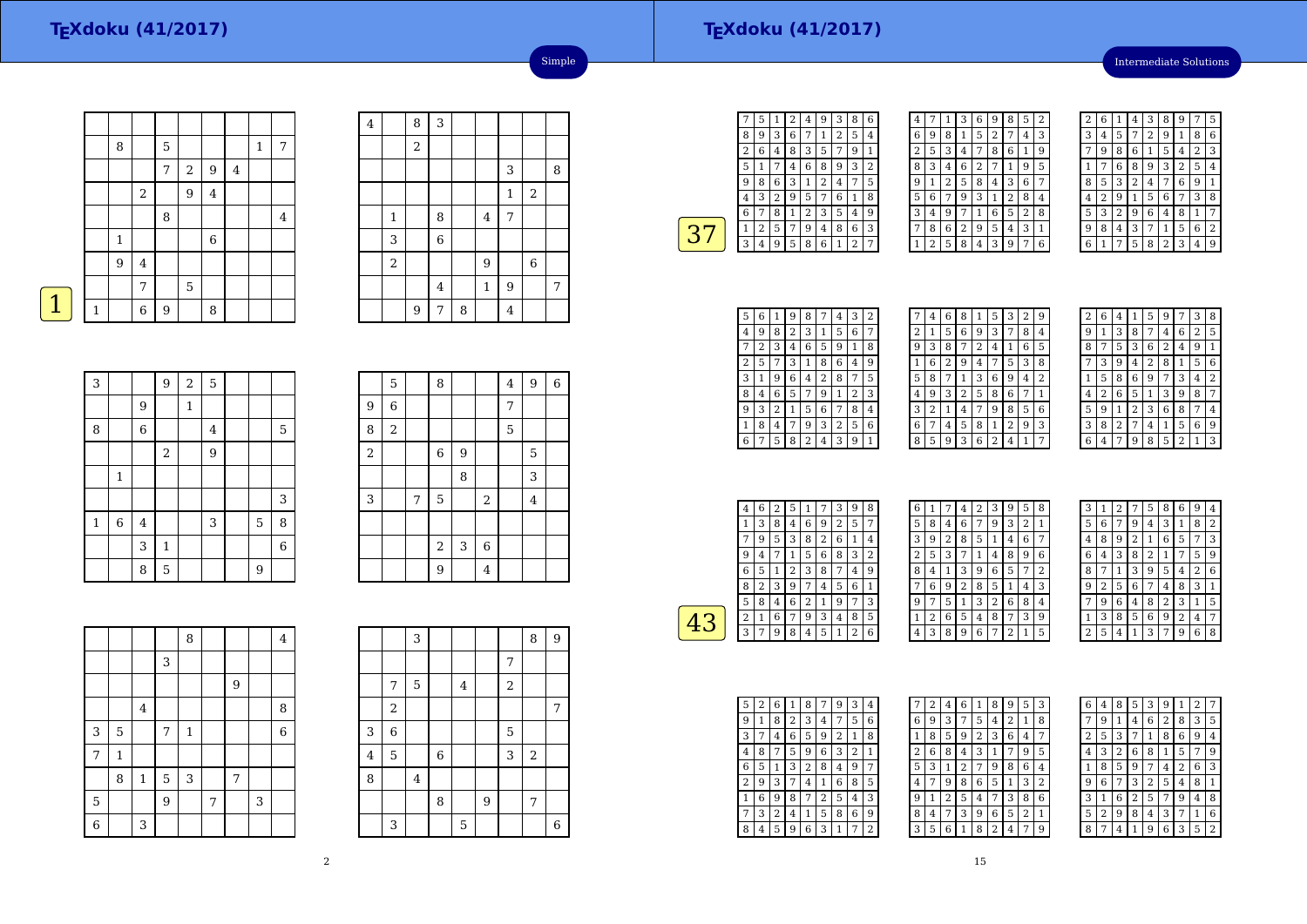| 2 | 8        | 4 | 3 | 1 | 7           | 5 | 9 | 6 |
|---|----------|---|---|---|-------------|---|---|---|
| 9 | 1        | 7 | 5 | 6 | 4           | 8 | 2 | 3 |
| 5 | 6        | 3 | 2 | 8 | 9           | 1 | 7 | 4 |
| 3 | 5        | 1 | 8 | 7 | 6           | 2 | 4 | 9 |
| 6 | 2        | 9 | 4 | 3 | $\mathbf 1$ | 7 | 8 | 5 |
| 7 | $\bf{4}$ | 8 | 9 | 5 | 2           | 6 | 3 | 1 |
| 1 | 3        | 2 | 7 | 9 | 5           | 4 | 6 | 8 |
| 4 | 9        | 6 | 1 | 2 | 8           | 3 | 5 | 7 |
| 8 | 7        | 5 | 6 | 4 | 3           | 9 | 1 | 2 |
|   |          |   |   |   |             |   |   |   |

| g | 2 | 5 | 8              | 4 | 3 | 7              | 1 | 6              |
|---|---|---|----------------|---|---|----------------|---|----------------|
| 1 | 4 | 3 | 7              | 2 | 6 | 9              | 5 | 8              |
| 6 | 7 | 8 | 5              | 9 | 1 | $\overline{2}$ | 3 | 4              |
| 5 | 6 | 2 | 4              | 1 | 9 | 8              | 7 | 3              |
| 8 | 1 | 7 | 3              | 5 | 2 | 6              | 4 | 9              |
| 4 | 3 | 9 | 6              | 8 | 7 | $\mathbf{1}$   | 2 | 5              |
| 2 | 8 | 6 | 1              | 3 | 5 | 4              | 9 | 7              |
| 7 | 5 | 1 | 9              | 6 | 4 | 3              | 8 | $\overline{2}$ |
| 3 | 9 | 4 | $\overline{2}$ | 7 | 8 | 5              | 6 | 1              |

| ĉ                       | 9 | 6 | З | 8              | 2 | 1              |                | 5 | 4              |
|-------------------------|---|---|---|----------------|---|----------------|----------------|---|----------------|
| 3                       | 5 | 7 | 8 | 4              | 6 | 9              | $\overline{2}$ | 1 | 3              |
| 1                       | 1 | 2 | 4 | 5              | 3 | 7              | 6              | 9 | 8              |
| 3                       |   | 4 | 6 | 1              | 9 | $\overline{2}$ | 3              | 8 | 5              |
| ϡ                       | 3 | 1 | 5 | 7              | 8 | 6              | 4              | 2 | 9              |
| $\overline{\mathbf{5}}$ | 2 | 8 | 9 | 3              | 5 | 4              | $\mathbf{1}$   | 7 | 6              |
| 7                       | 4 | 5 | 7 | 9              | 1 | 3              | 8              | 6 | $\overline{2}$ |
| $\overline{\mathbf{r}}$ | 8 | 3 | 2 | 6              | 7 | 5              | 9              | 4 | 1              |
|                         | 6 | 9 | 1 | $\overline{2}$ | 4 | 8              | 5              | 3 | 7              |
|                         |   |   |   |                |   |                |                |   |                |

Intermediate Solutions

| <b>Service Service</b> | <b>Contract Contract Contract Contract Contract Contract Contract Contract Contract Contract Contract Contract Co</b> |
|------------------------|-----------------------------------------------------------------------------------------------------------------------|
|                        |                                                                                                                       |

| 8              | 1 | 3 | 7              | 2 | 9 | 5 | 6 | 4 |
|----------------|---|---|----------------|---|---|---|---|---|
| 6              | 7 | 4 | 1              | 5 | 8 | 3 | 9 | 2 |
| 9              | 2 | 5 | 4              | 6 | 3 | 1 | 7 | 8 |
| 5              | 4 | 6 | $\overline{2}$ | 9 | 1 | 8 | 3 | 7 |
| 1              | 8 | 2 | 3              | 7 | 6 | 4 | 5 | 9 |
| 7              | 3 | 9 | 8              | 4 | 5 | 2 | 1 | 6 |
| $\overline{2}$ | 5 | 7 | 6              | 3 | 4 | 9 | 8 | 1 |
| 3              | 6 | 1 | 9              | 8 | 2 | 7 | 4 | 5 |
| 4              | 9 | 8 | 5              | 1 | 7 | 6 | 2 | 3 |

| З | 4 | 6              | 8 | 7 | 2 | 1 | 9 | 5 |  |
|---|---|----------------|---|---|---|---|---|---|--|
| 2 | 5 | 7              | 6 | 1 | 9 | 8 | 4 | 3 |  |
| 1 | 9 | 8              | 4 | 5 | 3 | 7 | 2 | 6 |  |
| 9 | 8 | 1              | 3 | 2 | 5 | 4 | 6 | 7 |  |
| 7 | 3 | $\overline{4}$ | 9 | 6 | 1 | 2 | 5 | 8 |  |
| 5 | 6 | 2              | 7 | 8 | 4 | 9 | 3 | 1 |  |
| 6 | 1 | 5              | 2 | 9 | 8 | 3 | 7 | 4 |  |
| 8 | 2 | 3              | 5 | 4 | 7 | 6 | 1 | 9 |  |
| 4 |   | 9              | 1 | 3 | 6 | 5 | 8 | 2 |  |

| 9<br>3<br>8<br>6<br>5<br>2<br>4<br>1<br>8<br>3<br>2<br>9<br>6<br>5<br>1<br>4<br>3<br>6<br>2<br>8<br>9<br>1<br>5<br>7<br>4<br>3<br>2<br>$\mathbf{1}$<br>8<br>9<br>6<br>5<br>4<br>6<br>3<br>8<br>9<br>5<br>2<br>4<br>1<br>7 |  |
|---------------------------------------------------------------------------------------------------------------------------------------------------------------------------------------------------------------------------|--|
|                                                                                                                                                                                                                           |  |
|                                                                                                                                                                                                                           |  |
|                                                                                                                                                                                                                           |  |
|                                                                                                                                                                                                                           |  |
|                                                                                                                                                                                                                           |  |
| 8<br>9<br>6<br>3<br>2<br>5<br>1<br>7<br>4                                                                                                                                                                                 |  |
| 2<br>6<br>3<br>5<br>8<br>9<br>4<br>7<br>1                                                                                                                                                                                 |  |
| 8<br>6<br>2<br>3<br>9<br>7<br>5<br>4<br>1                                                                                                                                                                                 |  |

|   |          | 8 | 9 | 3 | 4 | 7 | 5              | 6 | 2 |      | 2              | 8                    | 5              | 6 |                | 9              | 4            | ⇁ |   | 8           | 5 | 2 | 6 | 7              | 3  | 4              | 9   |
|---|----------|---|---|---|---|---|----------------|---|---|------|----------------|----------------------|----------------|---|----------------|----------------|--------------|---|---|-------------|---|---|---|----------------|----|----------------|-----|
|   | 6        | 4 | 5 | ∍ | 9 | 8 |                | 3 | 7 |      | 5              | 7                    | $\overline{4}$ | 9 | 8              | $\overline{2}$ | 6            | 3 | 9 | $4^{\circ}$ | 3 | 8 | T | 5              | ⇁  | 6              | 2   |
|   | ⇁        | 3 | 2 |   | 5 | 6 | 9              | 4 | 8 | 9    | 4              | 6                    | 7              | 2 | 3              | 8              | 5            |   | ⇁ | 6           | 2 | 3 | 9 | 4              | 8  | 5              | 1   |
|   | 8        | 7 | 6 | 9 | 3 | 5 | C.             |   | 4 | $-7$ | 3              | 5                    | 8              | 4 | 9              | 6              | $\mathbf{1}$ | 2 | 8 |             | 6 | 4 | 2 | 3              | 5  | 9              | 7   |
|   | 3        | 5 | 4 | ⇁ | っ |   | 6              | 8 | 9 | 6    | 8              | 2                    | 1              | 5 | 7              | 3              | 9            | 4 | 5 | 7           | 9 | 6 | 8 | 1              | 4  | 2              | 3   |
|   | 9        | 2 | 1 | 8 | 6 | 4 | 3              | 7 | 5 | 4    | $\mathbf{1}$   | 9                    | 2              | 3 | 6              | 7              | 8            | 5 | 3 | 2           | 4 | 7 | 5 | 9              |    | 8              | 6   |
|   | 4        | 9 | 7 | 6 |   | 2 | 8              | 5 | 3 | 5    | 6              | $\overline{4}$       | 9              | ⇁ | ົ              |                | 3            | 8 |   | 9           |   | 5 | 7 | 6              | C. | 3              | 8   |
| ∽ | $\Omega$ | 6 | 8 | 5 | 7 | 3 | 4              | 9 |   | ∠    | 9              | $\blacktriangleleft$ | 3              | 8 | $\overline{4}$ | 5              | 7            | 6 | ∍ | 3           | 7 | 9 | 4 | 8              | 6  |                | 5   |
|   | 5        | 1 | 3 | 4 | 8 | 9 | $\overline{ }$ | 2 | 6 | 8    | $\overline{ }$ | 3                    | 6              |   | 5              | 4              | 2            | 9 | 6 | 5           | 8 |   | 3 | $\overline{2}$ | 9  | $\overline{ }$ | l 4 |
|   |          |   |   |   |   |   |                |   |   |      |                |                      |                |   |                |                |              |   |   |             |   |   |   |                |    |                |     |

| 7 | 9 | 1 | 4 | 8 | 3 | 5 | $\overline{2}$ | 6            | 4 | 8            |
|---|---|---|---|---|---|---|----------------|--------------|---|--------------|
| 8 | 3 | 6 | 1 | 2 | 5 | 9 | 7              | 4            | 3 | 7            |
| 4 | 5 | 2 | 6 | 9 | 7 | 1 | 3              | 8            | 9 | 5            |
| 2 | 7 | 4 | 9 | 6 | 1 | 3 | 8              | 5            | 1 | 3            |
| 9 | 1 | 3 | 5 | 7 | 8 | 4 | 6              | 2            | 2 | 6            |
| 5 | 6 | 8 | 2 | 3 | 4 | 7 | 9              | $\mathbf{1}$ | 7 | 4            |
| 6 | 4 | 9 | 7 | 1 | 2 | 8 | 5              | 3            | 6 | $\mathbf{1}$ |
| 1 | 8 | 7 | 3 | 5 | 6 | 2 | 4              | 9            | 5 | 2            |
| 3 | 2 | 5 | 8 | 4 | 9 | 6 | $\mathbf{1}$   | 7            | 8 | g            |
|   |   |   |   |   |   |   |                |              |   |              |

| 8 |   |   | 9 | 5 | 3              | 6 | 2 |   | 9 | 3 |   | 4 | 2 | 8 |
|---|---|---|---|---|----------------|---|---|---|---|---|---|---|---|---|
| 7 | 2 | 6 | 8 | 4 | 9              | 1 | 5 | 2 | 8 | 5 | 9 | 3 | 6 |   |
| 5 | 6 | 1 | 3 | 2 | 8              | 7 | 4 | 4 | 6 | 7 | 5 | 8 | 1 | 9 |
| 3 | g | 8 | 5 | 7 | 4              | 2 | 6 | 9 | 1 | 2 | 6 | 7 | 5 | 3 |
| 6 | 5 | 4 | 1 | 9 | 7              | 8 | 3 | 3 | 7 | 8 | 1 | 9 | 4 |   |
| 4 | 8 | 2 | 6 | 3 | 5              | 9 | 1 | 5 | 4 | 6 | 8 | 2 | 3 |   |
| 1 | 4 | 3 | 7 | 8 | $\overline{2}$ | 5 | 9 |   | 5 | 1 | 3 | 6 | 9 | 4 |
| 2 | 7 | 9 | 4 | 6 | 1              | 3 | 8 | 8 | 3 | 4 | 2 | 5 | 7 | 6 |
| 9 | 3 | 5 | 2 | 1 | 6              | 4 | 7 | 6 | 2 | 9 | 4 | 1 | 8 | 5 |
|   |   |   |   |   |                |   |   |   |   |   |   |   |   |   |

| 1 | 9              | 3 | 7              | 4 | 2 | 8              | 6 | 5 |
|---|----------------|---|----------------|---|---|----------------|---|---|
| 2 | 8              | 5 | 9              | 3 | 6 | 7              | 4 | 1 |
| 4 | 6              | 7 | 5              | 8 | 1 | 9              | 3 | 2 |
| 9 | 1              | 2 | 6              | 7 | 5 | 3              | 8 | 4 |
| 3 | 7              | 8 | 1              | 9 | 4 | $\overline{2}$ | 5 | 6 |
| 5 | 4              | 6 | 8              | 2 | 3 | 1              | 9 | 7 |
|   | 5              | 1 | 3              | 6 | 9 | 4              | 2 | 8 |
| 8 | 3              | 4 | $\overline{2}$ | 5 | 7 | 6              | 1 | 9 |
| 6 | $\overline{2}$ | 9 | 4              | 1 | 8 | 5              |   | 3 |

|   |            | $\mathbf{1}$ |                  |   |              |                | $\boldsymbol{2}$ | 9 |   |
|---|------------|--------------|------------------|---|--------------|----------------|------------------|---|---|
|   |            |              |                  |   | 7            | $\overline{2}$ |                  |   |   |
|   | 4          | 3            |                  |   |              | 9              |                  |   |   |
|   | $\sqrt{2}$ |              |                  |   |              | 3              | 8                |   |   |
|   |            |              | 3                |   | $\mathbf{1}$ |                |                  |   |   |
|   |            |              | $\boldsymbol{6}$ | 8 |              |                |                  |   | 7 |
|   | 7          |              |                  |   |              | $\mathbf{1}$   |                  |   |   |
|   |            |              | 9                | 7 | $\sqrt{2}$   |                |                  |   |   |
| 7 | 8          |              |                  |   | 9            | $\bf 4$        |                  |   |   |

| $\overline{6}$ |                         |                         |                | 3           |              |   |             | 8       |
|----------------|-------------------------|-------------------------|----------------|-------------|--------------|---|-------------|---------|
|                | $\overline{\mathbf{4}}$ | 7                       |                |             |              |   | 3           |         |
| $\sqrt{2}$     |                         |                         |                |             | 8            |   | 5           | $\,1\,$ |
| $\mathbf{1}$   |                         |                         | $\overline{4}$ |             |              | 5 |             |         |
|                |                         | $\,2$                   | $\,6$          | $\mathbf 5$ |              |   | 4           | 7       |
|                | 7                       |                         | 8              |             | $\mathbf{1}$ |   | $\,$ 6 $\,$ |         |
|                |                         | $\overline{\mathbf{4}}$ |                | $\,$ 6      |              |   |             |         |
|                |                         |                         | $\mathbf{1}$   |             |              |   |             |         |
|                | 3                       |                         |                |             |              |   |             |         |

|                |              | 4     |                  | 5 |                  |                |              |             |
|----------------|--------------|-------|------------------|---|------------------|----------------|--------------|-------------|
|                |              | 8     |                  |   | $\boldsymbol{6}$ |                |              |             |
|                |              |       | 7                | 9 |                  |                |              |             |
|                |              | $\,2$ | $\boldsymbol{6}$ |   | $\mathbf 1$      | $\overline{4}$ | 9            |             |
| $\overline{4}$ | 7            |       |                  |   |                  |                | $\mathbf{1}$ | $\mathbf 5$ |
|                | $\mathbf{1}$ | 9     |                  |   |                  | 6              |              |             |
|                |              |       | $\overline{4}$   |   |                  |                |              |             |
| 8              |              |       | $\mathbf{1}$     | 7 |                  |                |              |             |
|                |              |       |                  | 8 |                  | 9              | $\,2$        |             |

8

1

2

3

5

 $\frac{2}{4}$ 

6

 $\frac{3}{2}$  |  $\frac{7}{2}$ 

6

 $\begin{array}{|c|c|c|c|c|}\n\hline\n\text{6} & \text{2}\n\end{array}$ 

2 3 5 1 8 8

8 | 2

1 4 6 7 2

 $\begin{array}{|c|c|c|c|c|c|}\n\hline\n2 & 4 & 6 & 3 \\
\hline\n\end{array}$ 

 $\vert$  1

 $\frac{7}{1}$   $\frac{1}{1}$ 

1

Simple

|             |   |   |             |              |   |                  | 8            |   |
|-------------|---|---|-------------|--------------|---|------------------|--------------|---|
| $\,$ 6 $\,$ |   |   |             | $\mathbf{1}$ |   | $\boldsymbol{2}$ | 7            |   |
|             | 7 | 9 | $\,$ 6 $\,$ | 3            |   | $\mathbf{1}$     |              |   |
|             |   |   |             | $\sqrt{2}$   | 9 | 7                |              |   |
|             |   |   |             |              |   |                  |              | 3 |
| $\,2$       | 6 |   | 5           | 7            |   |                  | $\mathbf{1}$ |   |
|             | 5 | 7 |             |              | 8 |                  | 6            |   |
|             | 1 |   | 3           |              |   |                  | $\mathbf 5$  |   |

|                | 7           |              |                | 5 |       |                |                |  |
|----------------|-------------|--------------|----------------|---|-------|----------------|----------------|--|
|                | 5           |              |                |   |       |                | $\bf 4$        |  |
|                |             |              |                |   |       |                | $\overline{2}$ |  |
|                |             | $\,2$        |                | 9 |       |                |                |  |
| $\mathbf{1}$   |             |              | 4              |   |       | 7              |                |  |
|                | $\bf 4$     |              | 5              | 3 |       |                |                |  |
|                |             | $\mathbf 5$  | $\mathbf{1}$   |   |       | $\overline{9}$ | $\,$ 6 $\,$    |  |
|                | $\,$ 6 $\,$ | $\mathbf{1}$ |                |   |       | $\overline{4}$ |                |  |
| $\overline{4}$ |             | 9            | $\overline{6}$ |   | $\,2$ | 5              | 7              |  |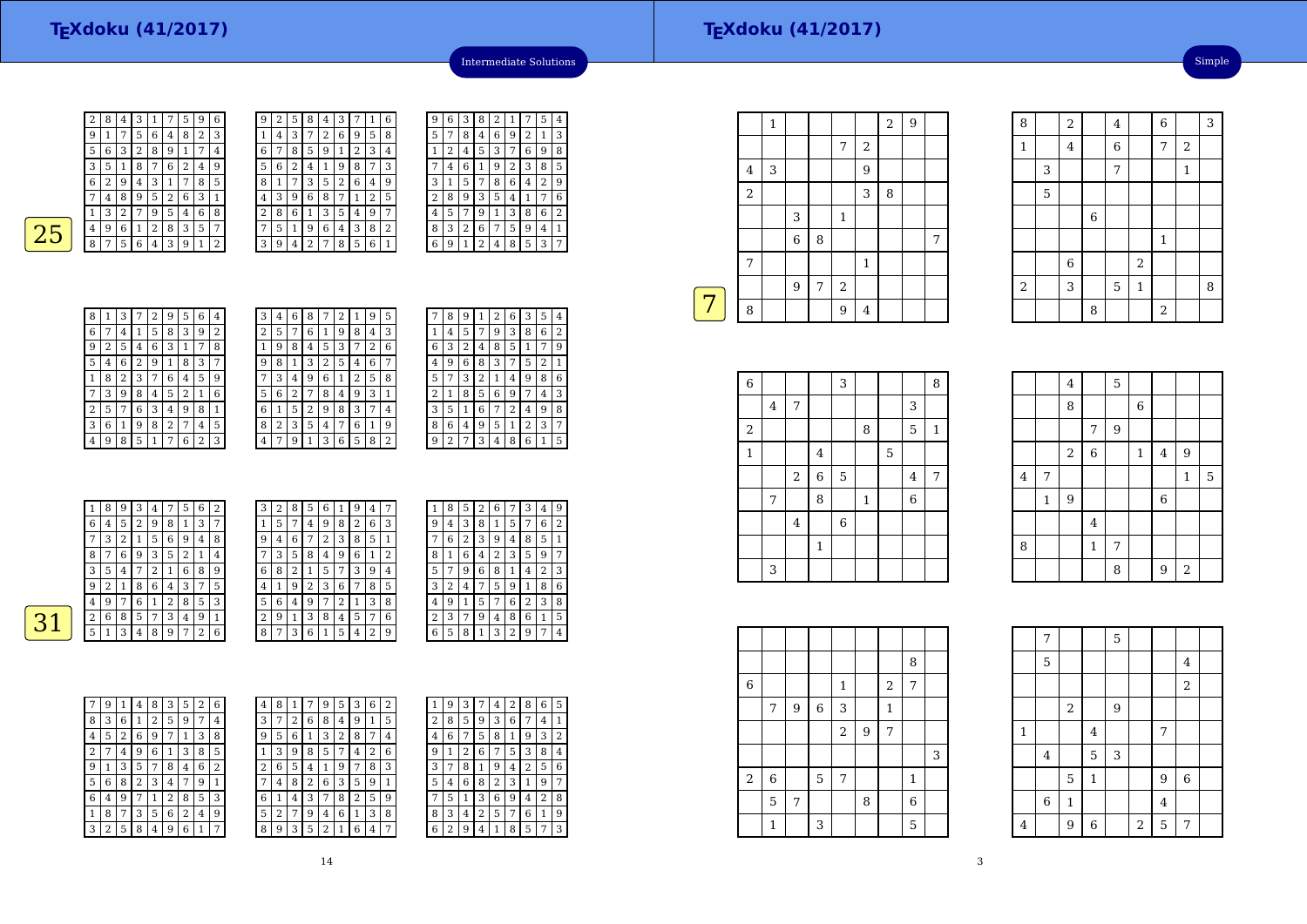### **TEXdoku (41/2017)**

Easy Solutions

|   | $\sqrt{2}$              |              |                |   |              | 8     |         |                |
|---|-------------------------|--------------|----------------|---|--------------|-------|---------|----------------|
| 9 | 5                       | $\,6\,$      |                | 4 |              |       |         |                |
| 3 |                         |              |                |   |              | $\,2$ | $\,6\,$ |                |
|   | 8                       | $\mathbf{1}$ |                |   |              |       |         |                |
|   |                         |              | 9              |   |              |       |         |                |
|   | $\overline{\mathbf{4}}$ |              |                | 3 | $\mathbf 5$  |       |         |                |
|   |                         |              | $\overline{4}$ |   | $\mathbf{1}$ | 9     |         | 3              |
|   |                         |              | 5              |   |              |       |         | $\overline{c}$ |
|   |                         |              | 3              | 6 | 8            |       | 5       |                |

|                | 8              |                         |                | $\overline{\mathbf{4}}$ | $\overline{6}$ | 5          |        |       |
|----------------|----------------|-------------------------|----------------|-------------------------|----------------|------------|--------|-------|
| $\,1\,$        |                |                         |                |                         |                | $\sqrt{ }$ | $\,$ 6 |       |
|                | 9              | $\overline{\mathbf{4}}$ | 5              |                         | $\mathbf 1$    |            |        |       |
|                |                |                         | $\overline{a}$ |                         |                |            | 9      |       |
|                |                |                         |                | 8                       |                |            |        |       |
| 8              | $\overline{c}$ |                         |                |                         | 9              |            |        |       |
| $\overline{2}$ | $\mathbf 1$    |                         |                |                         |                | 6          | 7      |       |
| 5              |                | 9                       | $\overline{6}$ |                         |                |            | 8      | $\,2$ |
|                |                | 8                       |                |                         |                |            |        |       |

Easy

13

|                |                         | 5     |                |                |            | $\mathbf{1}$ |   |                |
|----------------|-------------------------|-------|----------------|----------------|------------|--------------|---|----------------|
| 8              |                         | 3     |                |                | $\sqrt{2}$ |              |   |                |
| $\,1$          | $\overline{\mathbf{4}}$ |       |                | 8              |            |              |   | 9              |
| $\overline{6}$ | 8                       | $\,2$ |                |                |            |              |   |                |
| 3              |                         | 9     |                | $\sqrt{2}$     | $\,1\,$    |              |   |                |
|                |                         |       |                | 3              |            |              |   |                |
|                | 9                       |       |                |                |            |              |   | $\overline{4}$ |
|                | 5                       | 8     | $\overline{9}$ |                |            |              |   | $\sqrt{2}$     |
|                |                         |       | 6              | $\overline{4}$ |            |              | 9 |                |

| 7              |                |       | 9 | $\bf 4$ | $\,2$ |              |              |                  |
|----------------|----------------|-------|---|---------|-------|--------------|--------------|------------------|
|                |                | $\,2$ | 8 |         |       |              | 3            |                  |
| 6              |                |       |   |         | 3     | 7            |              |                  |
| $\overline{c}$ | $\overline{4}$ | 3     |   | 7       | 6     | $\mathbf{1}$ |              |                  |
|                |                |       |   |         |       | $\bf 4$      |              |                  |
|                |                |       |   |         |       |              | 6            | $\boldsymbol{2}$ |
|                | 6              |       |   |         |       |              |              |                  |
|                |                |       |   |         |       | 3            | $\mathbf{1}$ |                  |
|                | 9              |       | 7 |         |       | 6            |              |                  |

| 3 |       |             | 6           |   |       | 8            |   | $\overline{4}$ |
|---|-------|-------------|-------------|---|-------|--------------|---|----------------|
|   |       |             | 8           |   |       |              | 5 | 6              |
|   |       |             |             | 5 | $\,2$ | $\mathbf{1}$ |   |                |
|   |       |             | 7           | 6 |       |              |   |                |
|   |       | 6           |             | 8 | 3     |              |   |                |
|   |       | $\sqrt{ }$  | $\mathbf 5$ |   |       |              |   |                |
|   | 5     |             |             |   |       |              |   |                |
|   | $\,2$ |             | 3           |   |       |              |   | 7              |
|   |       | $\mathbf 1$ | 4           |   | 6     | 3            |   |                |

|                | 6 | 5 |              |             | $\overline{4}$ |              |                         |
|----------------|---|---|--------------|-------------|----------------|--------------|-------------------------|
|                |   | 9 | $\mathbf{1}$ |             | 5              |              | $\overline{\mathbf{c}}$ |
|                |   |   |              |             |                | 8            |                         |
|                |   | 3 |              |             |                |              | $\mathbf{1}$            |
| $\overline{9}$ | 8 |   |              |             |                | $\bf 4$      |                         |
|                | 4 |   |              | $\mathbf 5$ | 8              | $\,$ 6 $\,$  |                         |
|                |   |   |              | 6           |                |              |                         |
|                | 5 | 8 |              |             |                |              |                         |
|                |   |   |              |             | $\sqrt{2}$     | $\mathbf{1}$ | 3                       |

| 4              | 2 |                | 6              |   | 3 | 8 | 9              | 5            |
|----------------|---|----------------|----------------|---|---|---|----------------|--------------|
| 9              | 5 | 6              | 8              | 4 | 2 | 1 | 3              | 7            |
| 3              | 1 | 8              |                | 5 | 9 | 2 | 6              | 4            |
| 5              | 8 | 1              | $\overline{c}$ | 7 | 6 | 3 | 4              | g            |
| $\overline{c}$ |   | 3              | 9              | 8 | 4 | 5 | 1              | 6            |
| 6              | 4 | 9              | $\mathbf{1}$   | 3 | 5 | 7 | $\overline{c}$ | 8            |
| 8              | 6 | 5              | 4              | 2 | 1 | 9 | 7              | 3            |
| 1              | 3 | 4              | 5              | 9 | 7 | 6 | 8              | 2            |
|                | 9 | $\overline{c}$ | 3              | 6 | 8 | 4 | 5              | $\mathbf{1}$ |
|                |   |                |                |   |   |   |                |              |

|   | 8 | 2 | 3              | 4              | 6              | 5 | 1              | 9 |
|---|---|---|----------------|----------------|----------------|---|----------------|---|
| 1 | 3 | 5 | 9              | $\overline{2}$ | 8              | 7 | 6              | 4 |
| 6 | 9 | 4 | 5              | 7              | 1              | 3 | $\overline{2}$ | 8 |
| 3 | 4 | 1 | $\overline{2}$ | 6              | 5              | 8 | 9              |   |
| 9 | 5 | 6 | 1              | 8              | 7              | 2 | 4              | 3 |
| 8 | 2 | 7 | 4              | 3              | 9              | 1 | 5              | 6 |
| 2 | 1 | 3 | 8              | 9              | 4              | 6 | 7              | 5 |
| 5 | 7 | 9 | 6              | 1              | 3              | 4 | 8              | 2 |
| 4 | 6 | 8 | 7              | 5              | $\overline{2}$ | 9 | 3              | 1 |

| g | 2 | 5 |                | 6 | 4 | 1 | 8              | 3 |
|---|---|---|----------------|---|---|---|----------------|---|
| 8 | 6 | 3 | 1              | 9 | 2 |   | 4              | 5 |
|   | 4 | 7 | 3              | 8 | 5 | 2 | 6              | g |
| 6 | 8 | 2 | 5              |   | 9 | 4 | 3              | 1 |
| 3 |   | g | 4              | 2 | 1 | 8 | 5              | 6 |
| 5 | 1 | 4 | 8              | 3 | 6 | 9 | $\overline{2}$ | 7 |
|   | 9 | 6 | $\overline{2}$ | 5 | 8 | 3 | 1              | 4 |
| 4 | 5 | 8 | 9              | 1 | 3 | 6 | 7              | 2 |
|   | 3 |   | 6              | 4 |   | 5 | ä              | 8 |

| 7 | 3 | 1 | 9 | 4 | 2 | 8 | 5              | 6              |
|---|---|---|---|---|---|---|----------------|----------------|
| 4 | 5 | 2 | 8 | 6 | 7 | 9 | 3              | 1              |
| 6 | 8 | 9 | 1 | 5 | 3 |   | 2              | 4              |
| 2 | 4 | 3 | 5 | 7 | 6 | 1 | 8              | 9              |
| 5 | 1 | 6 | 2 | 8 | 9 | 4 | 7              | 3              |
| 9 | 7 | 8 | 3 | 1 | 4 | 5 | 6              | $\overline{2}$ |
| 1 | 6 |   | 4 | 3 | 8 | 2 | 9              | 5              |
| 8 | 2 | 4 | 6 | 9 | 5 | 3 | 1              | 7              |
| 3 | 9 | 5 | 7 | 2 | 1 | 6 | $\overline{4}$ | 8              |

| З | 9 | 5 | 6              | 1 | 7 | 8              | 2 | 4            |
|---|---|---|----------------|---|---|----------------|---|--------------|
| 7 | 1 | 2 | 8              | 3 | 4 | 9              | 5 | 6            |
| 8 | 6 | 4 | 9              | 5 | 2 | 1              | 7 | 3            |
| 2 | 3 | 9 | 7              | 6 | 1 | 5              | 4 | 8            |
| 5 | 4 | 6 | $\overline{2}$ | 8 | 3 | 7              | 9 | $\mathbf{1}$ |
| 1 | 8 | 7 | 5              | 4 | 9 | 6              | 3 | 2            |
| 4 | 5 | 3 | 1              | 7 | 8 | $\overline{2}$ | 6 | 9            |
| 6 | 2 | 8 | 3              | 9 | 5 | 4              | 1 | 7            |
| g | 7 | 1 | 4              | 2 | 6 | 3              | 8 | 5            |
|   |   |   |                |   |   |                |   |              |

|   | 6 | 5 | 8 |   | 2 | 4              | 3 | g |
|---|---|---|---|---|---|----------------|---|---|
| 8 | 3 | 9 | 1 | 6 | 4 | 5              | 7 | 2 |
| 4 | 2 | 7 | 3 | 5 | g | 1              | 8 | 6 |
| 5 | 7 | 3 | 6 | 4 | 8 | 9              | 2 | 1 |
| 9 | 8 | 6 | 7 | 2 | 1 | 3              | 4 | 5 |
| 2 | 4 | 1 | 9 | 3 | 5 | 8              | 6 | 7 |
| 3 | 1 | 2 | 4 | 9 | 6 | 7              | 5 | 8 |
| 7 | 5 | 8 | 2 | 1 | 3 | 6              | 9 | 4 |
| հ | q | 4 | 5 | 8 |   | $\overline{2}$ | 1 | 3 |

|   | 4 | 8 | 7 | 1 | 5              | 6 | 9 | 2 | 3 |
|---|---|---|---|---|----------------|---|---|---|---|
|   | 6 | 2 | 9 | 3 | 8              | 4 | 1 | 5 | 7 |
|   | 3 | 5 | 1 | 7 | $\overline{2}$ | 9 | 8 | 6 | 4 |
|   | 8 | 6 | 4 | 2 | 3              | 7 | 5 | 9 | 1 |
|   | 1 | 7 | 3 | 6 | 9              | 5 | 2 | 4 | 8 |
|   | 5 | 9 | 2 | 8 | 4              | 1 | 7 | 3 | 6 |
|   |   | 3 | 5 | 9 | 6              | 8 | 4 | 1 | 2 |
| Ч | 2 | 4 | 8 | 5 | 1              | 3 | 6 | 7 | 9 |
|   | 9 | 1 | 6 | 4 | 7              | 2 | 3 | 8 | 5 |
|   |   |   |   |   |                |   |   |   |   |

| 4 | 3 | 7 | 1 | 6 | 2 | 5              | 9 | 8 |  |
|---|---|---|---|---|---|----------------|---|---|--|
| 6 | 8 | 5 | 7 | 3 | 9 | 1              | 2 | 4 |  |
| 1 | 2 | 9 | 5 | 4 | 8 | 3              | 6 | 7 |  |
| 2 | 4 | 1 | 9 | 8 | 7 | 6              | 3 | 5 |  |
| 3 | 7 | 6 | 2 | 5 | 4 | 8              | 1 | 9 |  |
| 5 | 9 | 8 | 3 | 1 | 6 | 7              | 4 | 2 |  |
|   | 6 | 4 | 8 | 2 | 3 | 9              | 5 | 1 |  |
| 9 | 1 | 2 | 6 | 7 | 5 | 4              | 8 | 3 |  |
| 8 | 5 | 3 | 4 | 9 | 1 | $\overline{2}$ | 7 | 6 |  |

|   | 5 | 3 | 2 | 9              | 6 | 4 | 8              | 1 |
|---|---|---|---|----------------|---|---|----------------|---|
| g | 1 | 4 | 5 | 7              | 8 | 2 | 6              | 3 |
| 8 | 6 | 2 | 3 | 4              | 1 |   | 9              | 5 |
| 2 | 4 | 5 | 9 | 1              | 3 | 8 |                | 6 |
| 3 | 7 | 6 | 4 | 8              | 2 | 5 | 1              | 9 |
| 1 | 9 | 8 | 7 | 6              | 5 | 3 | $\overline{2}$ | 4 |
| 5 | 3 | 1 | 8 | $\overline{2}$ | 9 | 6 | 4              | 7 |
| 4 | 2 | 9 | 6 | 5              | 7 | 1 | 3              | 8 |
| 6 | 8 |   | 1 | 3              | 4 | 9 | 5              | 2 |

| 2 | 5 | 3 |   | 4 | 1 | 8 | 6 | 9 |
|---|---|---|---|---|---|---|---|---|
| 1 | 4 | 7 | 6 | 8 | 9 | 2 | 3 | 5 |
| 9 | 6 | 8 | 3 | 2 | 5 | 4 | 1 | 7 |
| 8 | 9 | 4 | 2 | 6 | 7 | 1 | 5 | 3 |
| 6 | 7 | 5 | 8 | 1 | 3 | 9 | 2 | 4 |
| 3 | 1 | 2 | 9 | 5 | 4 | 6 | 7 | 8 |
| 7 | 8 | 6 | 4 | 3 | 2 | 5 | 9 | 1 |
| 5 | 2 | 9 | 1 | 7 | 8 | 3 | 4 | 6 |
| 4 | 3 | 1 | 5 | 9 | 6 | 7 | 8 | 2 |

| 8              | 2 | 4              |                | 9              | 6 | 3              | 1              | 5 |
|----------------|---|----------------|----------------|----------------|---|----------------|----------------|---|
| 5              | 3 | 7              | 8              | 1              | 4 | $\overline{2}$ | 6              | 9 |
| g              | 1 | 6              | $\overline{2}$ | 5              | 3 | 8              | 4              |   |
| 3              | 6 | 9              | 1              | 7              | 2 | 4              | 5              | 8 |
| 1              | 7 | 5              | 4              | 6              | 8 | 9              | 3              | 2 |
| $\overline{2}$ | 4 | 8              | 9              | 3              | 5 | 6              | 7              | 1 |
| 6              | 9 | 3              | 5              | 8              | 7 | 1              | $\overline{2}$ | 4 |
| 4              | 5 | 1              | 3              | $\overline{2}$ | 9 | 7              | 8              | 6 |
|                | 8 | $\overline{2}$ | 6              | 4              | 1 | 5              | 9              | 3 |

| 5 |   | 1 | 3 | 9 | 6              | 4              | 2 | 8 |
|---|---|---|---|---|----------------|----------------|---|---|
| 3 | 9 | 8 | 1 | 4 | $\overline{2}$ | 6              |   | 5 |
| 2 | 4 | 6 | 8 | 7 | 5              | 3              | 9 | 1 |
| 7 | 2 | 4 | 5 | 3 | 8              | 1              | 6 | 9 |
| 6 | 1 | 5 |   | 2 | 9              | 8              | 4 | 3 |
| 8 | 3 | 9 | 4 | 6 | 1              | 7              | 5 | 2 |
| g | 6 | 3 | 2 | 1 | 4              | 5              | 8 | 7 |
| 1 | 5 | 2 | 6 | 8 | 7              | 9              | 3 | 4 |
|   | 8 | 7 | 9 | 5 | 3              | $\overline{2}$ | 1 | 6 |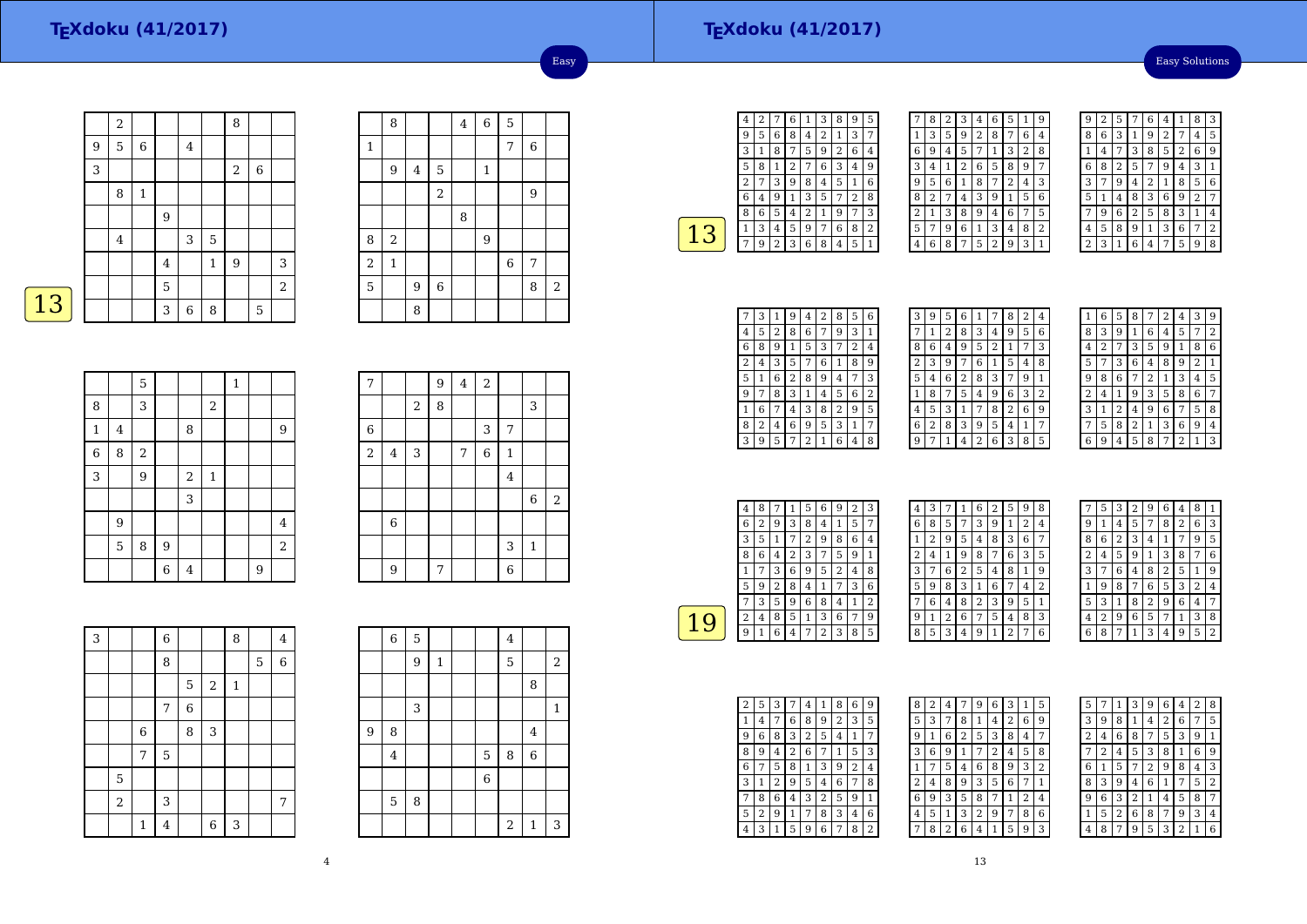|   | 4 | 5 | 6              | 8              |   |   | 2 | 3 |
|---|---|---|----------------|----------------|---|---|---|---|
| 2 | 8 | 9 | 5              | 4              | 3 | 6 | 1 |   |
| 3 | 6 |   | 7              | $\overline{2}$ | 9 | 4 | 5 | 8 |
| 6 | 5 | 2 | 3              | g              | 4 | 8 |   | 1 |
| 9 |   | 3 | 8              | 1              | 5 | 2 | 6 | 4 |
| 4 |   | 8 | $\overline{2}$ | 7              | 6 | 5 | 3 | 9 |
| 5 | 9 | 4 | 1              | 6              |   | 3 | 8 | 2 |
| 8 | 3 | 7 | 4              | 5              | 2 |   | 9 | 6 |
|   | 2 | 6 | 9              | 3              | 8 |   | 4 | 5 |

| 4 |   | 8 | 3 | 6 | 5 | 2 | 1              | 9              |
|---|---|---|---|---|---|---|----------------|----------------|
| 3 | 9 | 2 | 1 | 4 | 8 | 6 | 7              | 5              |
| 5 | 6 | 1 | 2 | 9 | 7 | 3 | 4              | 8              |
| 8 | 4 | 5 | 9 | 7 | 3 | 1 | $\overline{2}$ | 6              |
| 2 | 1 | 6 | 8 | 5 | 4 | 7 | 9              | 3              |
| 9 | 3 | 7 | 6 | 1 | 2 | 5 | 8              | 4              |
|   | 2 | 4 | 5 | 3 | 9 | 8 | 6              | 1              |
| 6 | 8 | 3 | 4 | 2 | 1 | 9 | 5              | 7              |
|   | 5 | 9 | 7 | 8 | 6 | 4 | 3              | $\overline{2}$ |

| З              | 4              | 1 | 9              | 2 | 5              | 8 | 6 | 7 |
|----------------|----------------|---|----------------|---|----------------|---|---|---|
|                | 5              | 9 | 6              | 1 | 8              | 4 | 3 | 2 |
| 8              | $\overline{2}$ | 6 | 3              | 7 | 4              | 9 | 1 | 5 |
| 6              | 3              | 7 | $\overline{c}$ | 5 | 9              | 1 | 8 | 4 |
| 4              | 1              | 5 | 8              | 3 | 7              | 6 | 2 | 9 |
| 9              | 8              | 2 | 4              | 6 | $\mathbf{1}$   | 5 | 7 | 3 |
| 1              | 6              | 4 | 7              | 9 | 3              | 2 | 5 | 8 |
| 5              | 9              | 3 | 1              | 8 | $\overline{2}$ | 7 | 4 | 6 |
| $\overline{c}$ | 7              | 8 | 5              | 4 | 6              | 3 | 9 | 1 |

Simple Solutions

| 7 | 5 | 3 | 8            | 2 |   | 4 | 9 | 6 |
|---|---|---|--------------|---|---|---|---|---|
| 9 | 6 | 1 | 3            | 4 | 5 | 7 | 8 | 2 |
| 8 | 2 | 4 | 7            | 6 | 9 | 5 | 1 | 3 |
| 2 | 4 | 8 | 6            | 9 | 3 | 1 | 5 | 7 |
| 5 | 1 | 6 | 4            | 8 | 7 | 2 | 3 | 9 |
| 3 | 9 | 7 | 5            | 1 | 2 | 6 | 4 | 8 |
| 6 | 7 | 9 | $\mathbf{1}$ | 5 | 8 | 3 | 2 | 4 |
| 4 | 8 | 5 | 2            | 3 | 6 | 9 | 7 | 1 |
|   | 3 | 2 | 9            | 7 | 4 | 8 | 6 | 5 |

| 1              | З |   | 2 | 8 | 9 | 6              | 5 | 4 |  |
|----------------|---|---|---|---|---|----------------|---|---|--|
| 8              | 6 | 9 | 3 | 4 | 5 | $\overline{2}$ | 1 | 7 |  |
| 4              | 2 | 5 | 1 | 7 | 6 | 9              | 8 | 3 |  |
| $\overline{2}$ | 9 | 4 | 6 | 5 | 3 | 1              | 7 | 8 |  |
| 3              | 5 | 8 | 7 | 1 | 2 | 4              | 9 | 6 |  |
|                | 1 | 6 | 4 | 9 | 8 | 3              | 2 | 5 |  |
| 9              | 8 | 1 | 5 | 3 | 4 | 7              | 6 | 2 |  |
| 5              | 4 | 2 | 9 | 6 | 7 | 8              | 3 | 1 |  |
| 6              | 7 | 3 | 8 | 2 | 1 | 5              | 4 | 9 |  |

|   | 4 | З              |   |   |   |   |   | g                     |
|---|---|----------------|---|---|---|---|---|-----------------------|
| 9 | 8 | 1              | 2 | 6 | 3 | 7 | 4 | 5                     |
| 6 | 7 | 5              | 9 | 4 | 8 | 2 | 3 | 1                     |
| 1 | 2 | 8              | 4 | 3 | 5 | 9 | 6 | 7                     |
| 3 | 6 | 9              | 7 | 8 | 2 | 5 | 1 | 4                     |
| 4 | 5 | 7              | 6 | 9 | 1 | 3 | 2 | 8                     |
| 8 | 9 | 4              | 3 | 7 | 6 | 1 | 5 | $\overline{2}$        |
| 5 | 1 | 6              | 8 | 2 | 9 | 4 | 7 | 3                     |
|   | 3 | $\overline{2}$ | 1 | 5 | 4 | 8 | 9 | 6                     |
|   | 2 |                |   |   |   |   |   | 6<br>8<br>5<br>1<br>7 |

| 6 |                | 7 | 4 | 3 | 8       | 2              | 9              | 5              | 8 | 7  | 2 | 1 | 4 | 5.            | 6                  | 9 | 3             | 6              | 5              | 1 | 9  | 3 | 2 | 4 | 7 | -8             |
|---|----------------|---|---|---|---------|----------------|----------------|----------------|---|----|---|---|---|---------------|--------------------|---|---------------|----------------|----------------|---|----|---|---|---|---|----------------|
| 9 | 5              | 8 | 6 | 7 | 2       |                | 3              | $\overline{4}$ |   | 9  | 4 | 3 | 6 | 8             | 7                  | 2 | 5             | 8              | 4              | 7 | 5. |   | 6 | 2 | 3 | 9              |
| 4 | 3              | 2 |   | 5 | 9       | 7              | 8              | 6              | 6 | 3  | 5 | 2 | 7 | 9             | 8                  | 1 | 4             | $\overline{2}$ | 9              | 3 | 7  | 4 | 8 | 6 | 5 |                |
| 2 | 7              | 4 | 9 | 6 | 3       | 8              | 5              | л.             | 3 | 5. | 1 | 9 | ∍ | 7             | $\overline{4}$     | 8 | 6             |                | 6              | 9 | 4  | 7 | 3 | 5 | 8 | 2              |
| 5 | 8              | 3 | 2 |   | 7       | $\overline{4}$ | 6              | 9              | 4 | 2  | 8 | 6 |   | 3             | 5                  | 7 | 9             | 3              | 8              | 2 | 6  | 5 | 9 |   | 4 | 7              |
|   | 9              | 6 | 8 | 4 | 5       | 3              | 2              | ⇁              | 9 | 6  | 7 | 5 | 8 | $^{\circ}4$ . | 1.                 | 3 | $\Omega$<br>∠ | 4              | ⇁              | 5 | 8  | 2 |   | 9 | 6 | 3              |
| ⇁ | 6              | 5 | 3 | 8 | 1<br>Ŧ. | 9              | 4              | 2              | ⇁ | 8  | 6 | 4 | 9 | ∍             | 3                  | 5 |               | 9              |                | 4 | 3  | 6 | 7 | 8 | 2 | 5              |
| 3 | $\overline{4}$ | 9 | 7 | 2 | 6       | 5              |                | 8              | ∍ | 4  | 3 | 7 | 5 |               | 9                  | 6 | 8             | 7              | $\overline{2}$ | 6 |    | 8 | 5 | 3 | 9 | $\overline{4}$ |
| 8 | 2              |   | 5 | 9 | 4       | 6              | $\overline{ }$ | 3              | 5 | 1  | 9 | 8 | 3 | 6             | $\mathcal{L}$<br>∠ | 4 | ⇁             | 5              | 3              | 8 | 2  | 9 | 4 | 7 |   | 6              |
|   |                |   |   |   |         |                |                |                |   |    |   |   |   |               |                    |   |               |                |                |   |    |   |   |   |   |                |

6

4

5  $3 \mid 1$ 

 $\begin{array}{|c|c|c|c|c|}\n\hline\n 6 & 8 & 5 & 7\n\end{array}$  $\sqrt{2}$  6 8

| 7 | 2 | 4              | 8              | 5 | 3 | 1 | 6              | 9              |
|---|---|----------------|----------------|---|---|---|----------------|----------------|
| 9 | 3 | 8              | $\overline{2}$ | 1 | 6 | 7 | 5              | 4              |
| 1 | 6 | 5              | 7              | 9 | 4 | 2 | 3              | 8              |
| 5 | 8 | $\overline{2}$ | 6              | 3 | 1 | 4 | 9              | 7              |
| 4 | 7 | 6              | 9              | 2 | 8 | 3 | 1              | 5              |
| 3 | 1 | 9              | 5              | 4 | 7 | 6 | 8              | $\overline{2}$ |
| 2 | 5 | 1              | 4              | 6 | 9 | 8 | 7              | 3              |
| 8 | 9 | 3              | 1              | 7 | 2 | 5 | 4              | 6              |
| 6 | 4 | 7              | 3              | 8 | 5 | 9 | $\overline{2}$ | 1              |

| 1 | 9 | 2 | 4 | 8 |   | 6      | 3 | 5 |   | 7 | 6 | 8 | 5 | 4              |   | 9 | 3 |
|---|---|---|---|---|---|--------|---|---|---|---|---|---|---|----------------|---|---|---|
| 7 | 4 | 3 | 2 | 5 | 6 | 9      | 8 | 1 | 3 | 5 | 8 | 2 | 1 | 9              | 6 | 4 | 7 |
| 6 | 8 | 5 | 9 | 1 | 3 | ∍<br>∠ | 7 | 4 | 9 | 1 | 4 | 3 | 6 | 7              | 8 | 2 | 5 |
| 4 | 7 | 9 | 6 | 3 | 5 |        | 2 | 8 | 5 | 8 | 2 | 7 | 9 | 6              | 3 | 1 | 4 |
| 5 | 3 | 1 | 8 | 2 | 9 | 7      | 4 | 6 | 1 | 9 | 3 | 4 | 2 | 8              | 7 | 5 | 6 |
| 8 | 2 | 6 | 7 | 4 | 1 | 5      | 9 | 3 | 6 | 4 | 7 | 5 | 3 | 1              | 2 | 8 | 9 |
| 2 | 6 | 8 | 5 | 7 | 4 | З      | 1 | 9 |   | 2 | 5 | 1 | 4 | 3              | 9 | 6 | 8 |
| 3 | 5 | 7 |   | 9 | 8 | 4      | 6 | 2 | 8 | 6 | 1 | 9 | 7 | 5              | 4 | 3 | 2 |
| 9 | 1 | 4 | 3 | 6 | 2 | 8      | 5 | 7 | 4 | 3 | 9 | 6 | 8 | $\overline{2}$ | 5 | 7 |   |
|   |   |   |   |   |   |        |   |   |   |   |   |   |   |                |   |   |   |

|    | $\,4\,$ | 8 |            |   | 5              |                | 9 |   |                |
|----|---------|---|------------|---|----------------|----------------|---|---|----------------|
|    | 6       |   |            | 3 |                |                |   | 5 | 7              |
|    | 3       |   |            | 7 |                |                | 8 |   | 4              |
|    |         |   |            |   |                |                |   | 9 |                |
|    |         |   |            |   | 9              | 5              |   |   | 8              |
|    |         |   | $\sqrt{2}$ |   | $\overline{4}$ |                | 7 |   |                |
|    |         |   |            |   | $\,$ 6 $\,$    | 8              |   |   | $\overline{2}$ |
|    |         |   |            |   |                |                |   |   |                |
|    |         | 1 |            |   | 7              | $\overline{2}$ |   | 8 | 5              |
| 19 |         |   |            |   |                |                |   |   |                |

| 7       |                |             | $\overline{\mathbf{c}}$ |   |                | $\bf 4$          |             | $\mathbf{1}$     |
|---------|----------------|-------------|-------------------------|---|----------------|------------------|-------------|------------------|
|         | 1              |             | 5                       |   |                | $\boldsymbol{2}$ | $\,$ 6 $\,$ |                  |
|         | 6              |             |                         |   |                |                  | 9           |                  |
|         |                | 5           |                         |   | 3              |                  |             | $\boldsymbol{6}$ |
| 3       |                | $\,$ 6 $\,$ | $\bf 4$                 |   | $\sqrt{2}$     | $\mathbf 5$      |             |                  |
|         | $\overline{9}$ |             | 7                       |   |                |                  |             |                  |
|         |                |             |                         |   |                |                  |             | 7                |
| $\bf 4$ |                |             |                         | 5 |                |                  |             |                  |
|         |                |             |                         |   | $\overline{4}$ |                  |             | $\overline{a}$   |

|         | $\,2$          |   | 7              |       |              |         |   | 5 |  |
|---------|----------------|---|----------------|-------|--------------|---------|---|---|--|
|         | 3              |   |                | 1     | 4            |         |   |   |  |
|         |                |   |                |       |              | 8       |   | 7 |  |
|         |                | 9 |                | 7     | $\,2$        |         |   |   |  |
|         |                |   | $\overline{4}$ |       |              | 9       | 3 |   |  |
| $\,2$   | $\overline{4}$ |   |                |       | $\mathbf 5$  |         |   |   |  |
|         |                |   |                | 8     |              | $\,1\,$ |   |   |  |
| $\bf 4$ |                |   | 3              | $\,2$ |              |         |   |   |  |
| 7       |                |   |                |       | $\mathbf{1}$ |         |   |   |  |

|              |              |                |                |                         | $\overline{2}$ |                |   |                |
|--------------|--------------|----------------|----------------|-------------------------|----------------|----------------|---|----------------|
|              | 8            | 5              |                |                         |                |                |   |                |
| $\mathbf{1}$ |              |                |                | $\overline{\mathbf{4}}$ |                |                |   |                |
|              |              | $\mathbf{1}$   | 9              | 8                       |                |                | 3 | 5              |
| 3            |              |                |                | 5                       | $\bf 4$        | 8              |   | 9              |
|              |              | 8              | 3              |                         | $\overline{6}$ |                |   | $\overline{a}$ |
|              |              | $\overline{4}$ |                |                         |                |                | 5 |                |
| 9            | $\mathbf{1}$ | $\overline{a}$ | $\overline{6}$ |                         |                |                |   | 3              |
|              |              |                |                |                         |                | $\overline{2}$ |   | $\overline{6}$ |

| $\overline{a}$ |              |   |              |              |   |                | $\overline{6}$ | 9            |
|----------------|--------------|---|--------------|--------------|---|----------------|----------------|--------------|
|                |              |   |              |              | 9 | $\overline{2}$ |                | 5            |
|                | $\,6$        | 8 |              |              |   | $\overline{4}$ |                |              |
| 8              |              | 4 |              | 6            |   |                |                |              |
| $\overline{6}$ | 7            | 5 |              | $\mathbf{1}$ |   | 9              |                |              |
|                | $\mathbf{1}$ |   |              | 5            |   |                |                |              |
|                |              |   |              |              |   | 5              | 9              | $\mathbf{1}$ |
|                | $\,2$        |   | $\mathbf{1}$ |              |   |                |                |              |
| 4              |              |   |              |              |   |                | 8              |              |

|   |                | $\mathbf 1$    |              |       | 6              |   |                | 8 |
|---|----------------|----------------|--------------|-------|----------------|---|----------------|---|
|   | 9              | 8              | $\mathbf{1}$ |       | $\overline{2}$ |   |                | 5 |
|   |                |                |              | 7     |                | 3 |                |   |
| 7 | $\overline{c}$ |                | 5            |       | 8              |   | $\overline{6}$ |   |
|   | $\mathbf 1$    |                |              |       |                | 8 |                | 3 |
|   | 3              | $\overline{9}$ |              | $\,6$ |                |   |                |   |
|   | $\overline{6}$ |                | $\sqrt{2}$   |       |                |   |                |   |
|   |                |                |              |       | 7              |   |                |   |
|   | 8              |                |              |       |                |   | 1              |   |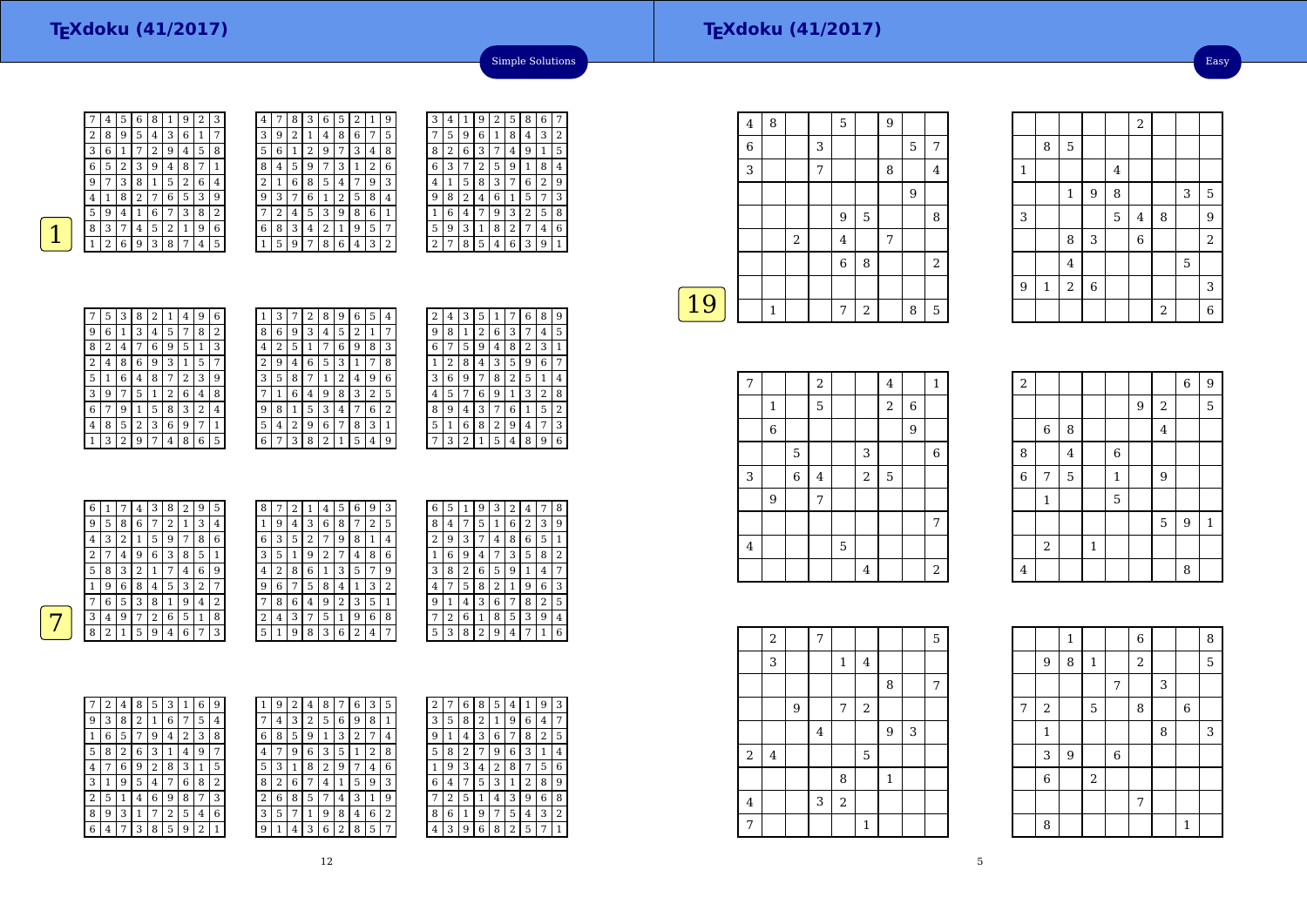$\boxed{25}$ 

|   | $\sqrt{2}$ | 8              | $\,4\,$          | 3          |                |         | 9 |                |
|---|------------|----------------|------------------|------------|----------------|---------|---|----------------|
|   |            |                |                  |            | 6              |         |   |                |
|   |            |                |                  | $\sqrt{2}$ |                |         |   |                |
|   |            |                |                  | 8          | 7              | $\,6\,$ |   |                |
|   |            | $\overline{2}$ | 9                |            |                |         | 8 |                |
|   | 7          |                |                  |            | 5              |         |   |                |
|   |            | 3              | $\boldsymbol{2}$ | 7          |                |         |   | 8              |
|   |            |                |                  |            |                |         | 5 |                |
| 5 |            | 7              |                  | 6          | $\overline{4}$ | 3       |   | $\overline{2}$ |

| $\overline{9}$ |                | 5 | 8              |              |   |                  |                | $\overline{6}$ |
|----------------|----------------|---|----------------|--------------|---|------------------|----------------|----------------|
|                | $\overline{4}$ |   | 7              |              | 6 | $\boldsymbol{9}$ |                | 8              |
|                | 7              |   |                |              |   |                  | 3              |                |
|                |                |   |                | $\mathbf{1}$ |   |                  | 7              |                |
| 8              |                | 7 |                |              |   |                  | $\overline{4}$ | 9              |
|                | 3              |   |                | 8            |   |                  |                |                |
|                |                |   | $\mathbf{1}$   |              |   |                  |                |                |
| 7              |                |   | $\overline{9}$ | $\,$ 6 $\,$  |   | 3                |                |                |
| 3              |                |   |                |              |   | 5                |                |                |

Intermediate

|    |              |                | 3            |            |   |                | $\overline{4}$ |                           |                  |
|----|--------------|----------------|--------------|------------|---|----------------|----------------|---------------------------|------------------|
|    | 9            |                |              |            | 4 |                |                | 5                         |                  |
|    | 2            | 6              |              |            | 5 |                |                | 1                         | 8                |
|    | 3            | $\overline{2}$ | $\mathbf{1}$ | 8          |   |                |                |                           |                  |
|    |              |                |              |            |   | $\overline{4}$ |                |                           | 5                |
|    |              |                | 8            |            |   | 6              |                |                           |                  |
|    |              |                |              |            |   | 8              |                |                           |                  |
|    | $\mathbf{1}$ |                |              | $\sqrt{2}$ | 9 |                |                | $\ensuremath{\mathsf{3}}$ |                  |
| 55 |              |                |              |            |   |                |                |                           | $\boldsymbol{2}$ |
|    |              |                |              |            |   |                |                |                           |                  |

|                  |         | 5 | $\mathbf{1}$ |              |                | $\overline{6}$          | 9 |              |
|------------------|---------|---|--------------|--------------|----------------|-------------------------|---|--------------|
|                  | $\,6\,$ |   |              |              |                |                         |   |              |
|                  |         |   |              |              |                | $\overline{\mathbf{4}}$ |   | $\mathbf{1}$ |
| $\mathbf{1}$     |         |   | $\sqrt{2}$   |              | $\overline{4}$ |                         | 5 |              |
| 9                |         |   |              | $\mathbf{1}$ | 5              |                         |   |              |
| $\boldsymbol{2}$ |         | 8 |              | 7            |                |                         |   |              |
|                  | $\bf 4$ |   |              |              |                | 9                       |   |              |
|                  |         |   |              |              |                |                         | 8 |              |
|                  |         | 9 |              |              | 6              | 5                       | 7 |              |

| 9       |       | 3              |                | $\boldsymbol{2}$ |                |   | 5          |  |
|---------|-------|----------------|----------------|------------------|----------------|---|------------|--|
|         | 7     |                |                |                  |                |   |            |  |
|         | $\,2$ | $\overline{4}$ | 5              | 3                | 7              |   |            |  |
|         |       |                | $\mathbf{1}$   | $\overline{9}$   |                |   |            |  |
|         |       | 5              |                |                  |                |   | $\sqrt{2}$ |  |
|         | 8     |                |                |                  | $\overline{4}$ |   | 7          |  |
| $\bf 4$ |       | 7              | $\overline{9}$ | $\mathbf{1}$     |                | 8 |            |  |
|         | 3     |                |                | 7                |                |   |            |  |
|         |       | $\mathbf{1}$   |                | 4                |                |   |            |  |

| 8 |       |                | 7              |   |   |                | $\overline{6}$ |            |
|---|-------|----------------|----------------|---|---|----------------|----------------|------------|
|   |       | $\overline{4}$ |                |   | 8 |                |                | $\sqrt{2}$ |
|   | $\,2$ | 5              |                |   | 3 |                |                |            |
|   |       | $\overline{6}$ |                |   |   |                |                | 7          |
|   |       |                |                |   |   | $\overline{4}$ | 5              |            |
|   | 3     |                |                |   |   | $\overline{a}$ |                |            |
|   |       | 7              | $\overline{6}$ |   | 4 | $\overline{9}$ |                |            |
|   |       |                | 9              | 8 |   |                |                |            |
|   |       |                | 5              |   | 7 |                | $\sqrt{2}$     | 3          |

|                |   |   |         |   | $\mathbf{1}$   | $\overline{9}$ |                |
|----------------|---|---|---------|---|----------------|----------------|----------------|
|                |   |   | $\,$ 6  |   |                |                | 3              |
|                |   |   | $\bf 4$ | 3 | 7              |                | $\overline{6}$ |
|                | 8 |   |         |   | $\overline{4}$ |                |                |
|                |   |   |         |   |                | 5              |                |
|                |   |   | 7       |   | $\overline{9}$ | 3              | $\mathbf 1$    |
| $\overline{6}$ |   | 5 |         | 8 |                |                |                |
|                |   | 3 |         |   |                |                | $\overline{9}$ |
| $\overline{4}$ | 7 |   | 1       |   |                | 8              |                |

| 7 | 8              |   | $\mathbf{1}$ | 2 |                |       | 5              |              |
|---|----------------|---|--------------|---|----------------|-------|----------------|--------------|
|   |                |   |              |   |                |       | 6              |              |
|   | 3              |   |              | 8 |                |       |                |              |
|   |                |   |              | 3 | 7              |       | $\overline{c}$ | $\mathbf{1}$ |
| 5 |                |   |              |   | $\overline{4}$ |       | 8              |              |
|   |                |   | 5            |   |                |       |                |              |
| 3 | $\overline{5}$ |   | 6            | 7 |                |       |                |              |
|   |                | 4 |              |   | $\mathbf{1}$   | $\,2$ |                | 7            |
|   | $\,2$          |   |              |   | 8              |       |                |              |

|   | 9 |         |                |   | $1\,$       |   |   |  |
|---|---|---------|----------------|---|-------------|---|---|--|
|   |   | $\,1\,$ | $\mathbf 5$    | 7 | $\,$ 6 $\,$ |   |   |  |
| 7 | 3 |         |                | 9 |             | 8 |   |  |
|   |   | 5       |                | 3 |             | 1 |   |  |
| 1 |   |         |                | 8 | 9           |   | 3 |  |
| 3 |   |         | 1              |   | 5           |   |   |  |
|   |   |         | 8              |   |             |   |   |  |
|   |   | 9       | $\overline{4}$ |   | 8           |   |   |  |
|   | 5 | 7       |                |   |             |   |   |  |

| $\sqrt{2}$     |   |              |   |              | 8            | $\overline{6}$ | 3              |
|----------------|---|--------------|---|--------------|--------------|----------------|----------------|
|                |   |              | 9 | $\mathbf{1}$ |              |                |                |
|                |   | $\mathbf{1}$ |   |              |              | $\sqrt{2}$     | 5              |
| 8              |   | 7            |   |              |              | 5              |                |
|                | 9 |              |   |              |              |                |                |
| 3              |   | 5            | 8 | $\sqrt{2}$   |              |                |                |
| $\overline{9}$ |   |              |   |              | $\mathbf{1}$ |                |                |
|                |   | $\,2$        |   |              |              |                |                |
| $\mathbf{1}$   |   | 3            | 5 | 6            |              | 8              | $\overline{a}$ |

 $\begin{array}{|c|c|c|c|}\n\hline\n7 & 1 & 9 \\
\hline\n3 & & & \n\end{array}$ 

 $\begin{array}{|c|c|c|c|c|}\n\hline\n2 & 3 & 6 \\
\hline\n\end{array}$ 

7 9

1 6 5 2

|             |                |              |         |              |              |         | 3           | $\overline{6}$ |
|-------------|----------------|--------------|---------|--------------|--------------|---------|-------------|----------------|
|             |                |              |         | $\mathbf{1}$ |              |         | 8           | $\sqrt{2}$     |
|             |                |              |         |              |              | $\bf 4$ |             |                |
| $\,$ 6 $\,$ |                | $\,2$        | $\,1\,$ |              | $\mathbf 5$  |         | 4           |                |
|             |                |              |         |              | 8            |         | $\,$ 6 $\,$ |                |
|             | 8              | $\mathbf{1}$ |         | $\,2$        |              |         |             | 5              |
| 9           | $\overline{6}$ |              |         |              | $\mathbf{1}$ |         |             | $\overline{4}$ |
|             |                |              |         | 9            |              | 8       |             |                |
| $\,2$       |                | 8            | 5       |              |              |         |             | 3              |

|--|

6

1

9

7

 $\begin{array}{|c|c|c|c|c|}\n\hline\n3 & 7 \\
\hline\n\end{array}$ 

<sup>2</sup>

6 7

 $5 \mid 2$ 

3 <sup>8</sup> <sup>5</sup> <sup>7</sup> $\frac{8}{3}$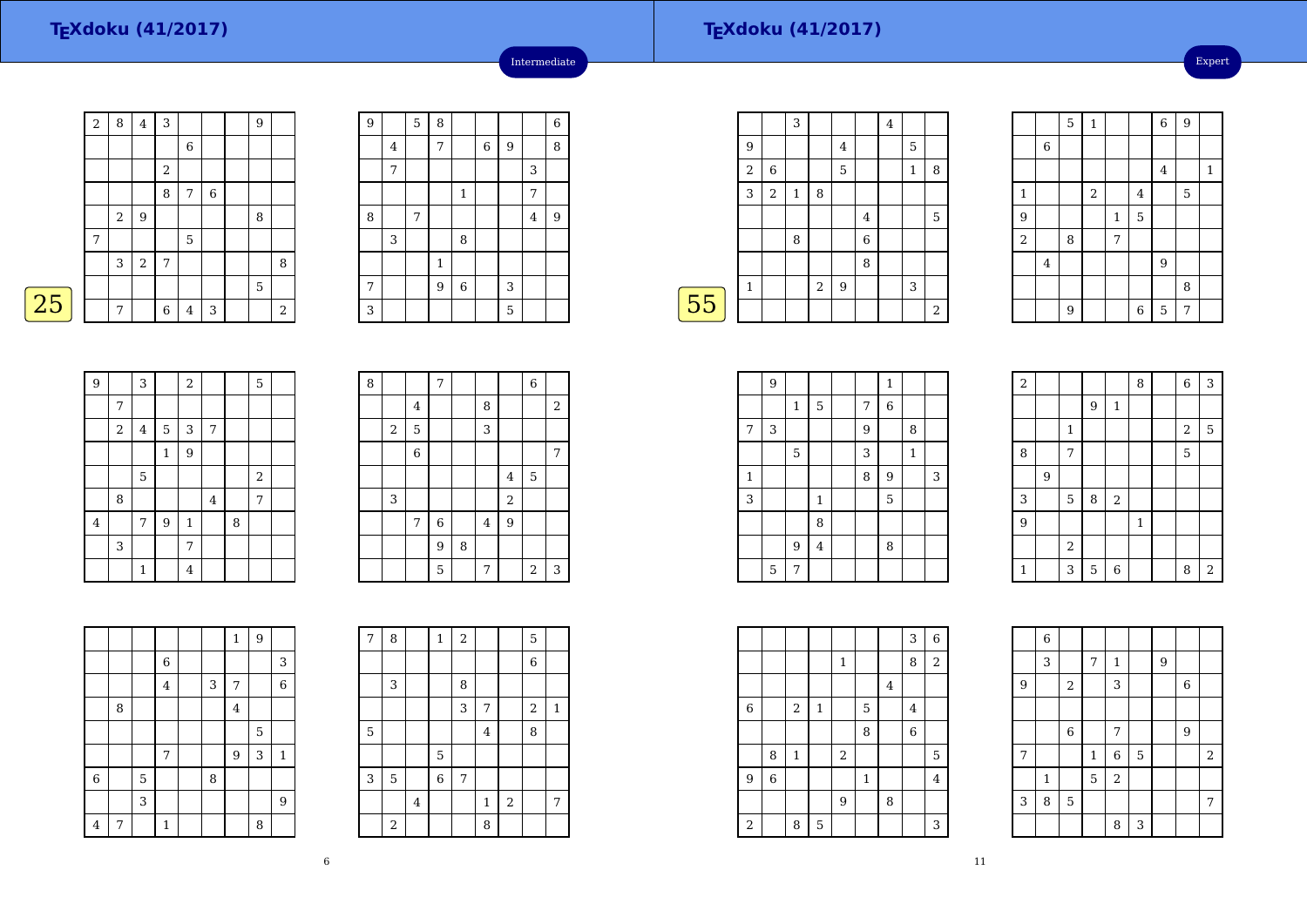49

### **TEXdoku (41/2017)**

Intermediate

|   | $\overline{6}$ |         |         | 5 |         | 9              |                  |   |   |
|---|----------------|---------|---------|---|---------|----------------|------------------|---|---|
|   | 1              | 8       | 7       |   |         |                |                  |   |   |
|   |                |         |         |   |         | 8              |                  |   | 6 |
|   |                |         |         |   | $\bf 4$ |                |                  | 9 |   |
|   | $\overline{5}$ |         | 8       | 9 |         |                | $\boldsymbol{6}$ |   |   |
|   |                | $\bf 4$ |         |   |         | $\,2$          | $\,1\,$          |   | 7 |
|   |                | 9       | $\,1\,$ | 6 |         | 5              | 8                |   |   |
|   | 7              |         |         |   |         |                |                  |   |   |
| 9 |                |         |         |   |         | $\overline{4}$ |                  |   |   |

|         |   |                |   |              | $\,6$       |       | $\sqrt{2}$   | 8 |
|---------|---|----------------|---|--------------|-------------|-------|--------------|---|
|         |   |                | 7 | $\bf 4$      |             |       | $\mathbf{1}$ | 9 |
| 9       |   |                |   |              | $\,$ 8 $\,$ |       |              |   |
| 3       |   |                |   |              |             |       |              |   |
|         | 8 |                |   | $\,6$        |             |       | $\bf 4$      |   |
|         | 9 | $\bf 4$        |   | $\mathbf{1}$ |             |       |              |   |
| 7       | 3 |                |   |              | $\bf 4$     |       |              |   |
| $\,1\,$ |   | $\,2$          |   | 8            |             | $\,6$ |              |   |
|         |   | $\overline{6}$ |   | $\,2$        |             |       |              |   |

Expert

|    | $\mathbf{1}$ | 8 | 9           | 3 |                |              | 5              | 6 |   |
|----|--------------|---|-------------|---|----------------|--------------|----------------|---|---|
|    | 6            |   | 5           |   |                |              |                |   |   |
|    |              | 3 |             |   |                |              | 9              |   | 8 |
|    |              |   |             | 9 |                | 5            | $\overline{2}$ |   | 4 |
|    | 3            |   |             |   | $\overline{2}$ | $\mathbf{1}$ | 6              |   |   |
|    |              |   | $\mathbf 1$ | 8 |                |              |                |   | 5 |
|    |              |   |             |   |                |              | 8              |   |   |
|    |              | 6 |             |   |                | 3            |                |   |   |
| 31 |              |   | 3           |   |                | 9            |                |   |   |
|    |              |   |             |   |                |              |                |   |   |

| 3        | $\overline{2}$ | 8     |                | 6 | $\mathbf 1$ |                | $\overline{4}$ |            |
|----------|----------------|-------|----------------|---|-------------|----------------|----------------|------------|
|          |                | 7     |                | 9 |             |                | $\overline{6}$ |            |
|          | $\bf 4$        |       | 7              |   |             | 8              |                |            |
|          |                |       |                |   |             | $\overline{6}$ |                | $\sqrt{2}$ |
|          |                | $\,2$ |                |   | 7           | 3              |                |            |
| $\bf{4}$ | $1\,$          |       |                |   |             |                |                |            |
|          |                |       | $\overline{9}$ |   |             | $\mathbf 1$    |                |            |
|          |                |       |                | 8 |             |                | 7              |            |
|          |                | 3     |                |   |             | $\overline{4}$ |                |            |

|                | $\mathbf 1$ |   | 8            |              |             | $\overline{a}$ | $\boldsymbol{6}$ |   |
|----------------|-------------|---|--------------|--------------|-------------|----------------|------------------|---|
| $\overline{9}$ |             | 7 | $\mathbf{1}$ | $\sqrt{2}$   |             |                |                  | 8 |
|                |             |   | $\,$ 6 $\,$  |              | 3           |                | $\boldsymbol{9}$ |   |
|                |             | 8 |              | $\mathbf{1}$ |             |                |                  |   |
|                |             |   | 3            |              | $\,$ 6 $\,$ |                | 7                |   |
|                |             |   |              |              |             | 5              |                  |   |
|                |             | 3 |              |              | 9           |                |                  |   |
|                | $\,2$       | 5 |              |              |             | 3              |                  |   |
| 8              |             |   |              |              |             |                |                  |   |

| $\overline{\mathbf{4}}$ |                  | $\overline{7}$ |   |            |       |             | 3 |                  |
|-------------------------|------------------|----------------|---|------------|-------|-------------|---|------------------|
|                         | 9                |                |   |            |       |             |   | $\boldsymbol{2}$ |
|                         | 8                |                |   |            |       |             |   |                  |
|                         | $\boldsymbol{2}$ |                |   | 9          | $\,6$ | $\bf 4$     |   | 5                |
|                         | $\overline{4}$   |                | 8 |            |       |             |   |                  |
| $\overline{6}$          |                  | 8              |   |            | 7     |             |   |                  |
| $\overline{9}$          |                  |                |   | 5          | 8     | $\,$ 6 $\,$ |   |                  |
|                         | 6                |                |   | $\sqrt{2}$ |       |             |   |                  |
| $\,2$                   |                  |                | 3 |            |       | 5           |   |                  |

|                | 3       |              |              |              |             |                |   |   |
|----------------|---------|--------------|--------------|--------------|-------------|----------------|---|---|
| $\mathbf{1}$   |         |              | 3            |              | 4           |                |   |   |
|                | $\bf 4$ |              | 9            | 8            |             |                |   |   |
|                |         | 8            |              | 9            |             |                |   | 7 |
| $\overline{6}$ |         |              | $\mathbf{1}$ |              |             |                | 4 | 5 |
| 7              |         |              |              |              | $\,$ 6 $\,$ |                |   | 8 |
|                |         |              | 6            |              |             |                |   |   |
| 3              | 8       |              |              | $\mathbf{1}$ |             |                |   |   |
| $\overline{4}$ |         | $\mathbf{1}$ |              |              | 7           | $\overline{6}$ | 9 |   |

| 3              |         |             |   |                |             |   |   |       |
|----------------|---------|-------------|---|----------------|-------------|---|---|-------|
|                | $\bf 4$ |             |   |                |             |   | 3 |       |
|                |         | $\,6\,$     |   |                |             |   |   | $\,2$ |
|                |         |             |   | $\overline{2}$ |             |   |   |       |
|                |         | $\bf 4$     |   | 9              |             | 8 |   |       |
|                |         |             | 8 | 3              | $\,$ 6 $\,$ |   |   | 7     |
|                | 8       | $\mathbf 5$ | 3 |                |             | 6 |   | 9     |
| $\overline{6}$ |         | 7           |   | 5              |             |   | 8 | 3     |
|                |         |             | 9 |                |             | 7 |   | 5     |

|                  |              | 5                |             |                |             |              |   |   |
|------------------|--------------|------------------|-------------|----------------|-------------|--------------|---|---|
| $\boldsymbol{9}$ | $\bf 4$      |                  |             |                |             |              | 6 |   |
|                  |              |                  |             |                |             |              | 5 |   |
|                  | $\mathbf{1}$ | $\boldsymbol{6}$ |             | $\overline{2}$ | 3           |              |   | 7 |
|                  | 7            |                  | $\,$ 6 $\,$ |                | $\mathbf 1$ | 4            |   |   |
| 3                | $\sqrt{2}$   |                  |             |                | 9           | $\mathbf{1}$ |   |   |
|                  |              |                  | 5           | 7              |             | $\sqrt{2}$   |   |   |
|                  |              | 7                |             |                |             |              |   |   |
|                  |              |                  | 1           | 3              | $\sqrt{2}$  | 9            |   |   |

|   | 3            |         |   |              |   |            | 7              | $\overline{4}$ |
|---|--------------|---------|---|--------------|---|------------|----------------|----------------|
|   |              |         |   | 9            |   |            | 3              |                |
|   |              | $\bf 4$ |   |              |   |            |                |                |
|   | $\mathbf{1}$ |         | 5 |              | 8 |            |                | $\overline{2}$ |
| 5 |              |         |   |              |   | 7          | $\overline{9}$ |                |
|   |              | 9       | 7 | $\mathbf{1}$ |   | 8          |                |                |
|   |              | 7       | 3 | 5            |   | $\sqrt{2}$ |                |                |
| 3 |              | 5       | 8 |              |   |            |                |                |

4 2 6 5

 <sup>8</sup> <sup>4</sup> $6\,$ 

 $28$ 1

 $\frac{9}{4}$   $\frac{4}{4}$ 

5

9 <sup>3</sup> <sup>4</sup>

6

5

9

9

6 | 8 | 1 | 9

9 <sup>4</sup> $\sqrt{2}$ 1

 $\begin{array}{|c|c|c|c|c|c|}\n\hline\n5 & 6 & 2 \\
\hline\n\end{array}$ 

|            |                | $\mathbf{1}$   |       | 9 |            |             |   | $\sqrt{2}$   |  |
|------------|----------------|----------------|-------|---|------------|-------------|---|--------------|--|
|            | 7              |                |       |   |            |             |   | 5            |  |
| 9          |                |                |       | 3 | $\sqrt{2}$ |             | 7 |              |  |
|            |                |                |       |   |            |             |   |              |  |
| $\sqrt{2}$ |                | 5              |       |   | 9          |             |   | 3            |  |
|            | $\overline{4}$ | 8              | $\,2$ |   |            |             |   | $\mathbf{1}$ |  |
|            | $\mathbf{1}$   | $\overline{4}$ |       |   |            | $\,2$       |   |              |  |
| 5          |                |                |       |   |            | $\mathbf 1$ |   | 8            |  |
|            | 9              |                |       |   |            |             |   |              |  |
|            |                |                |       |   |            |             |   |              |  |